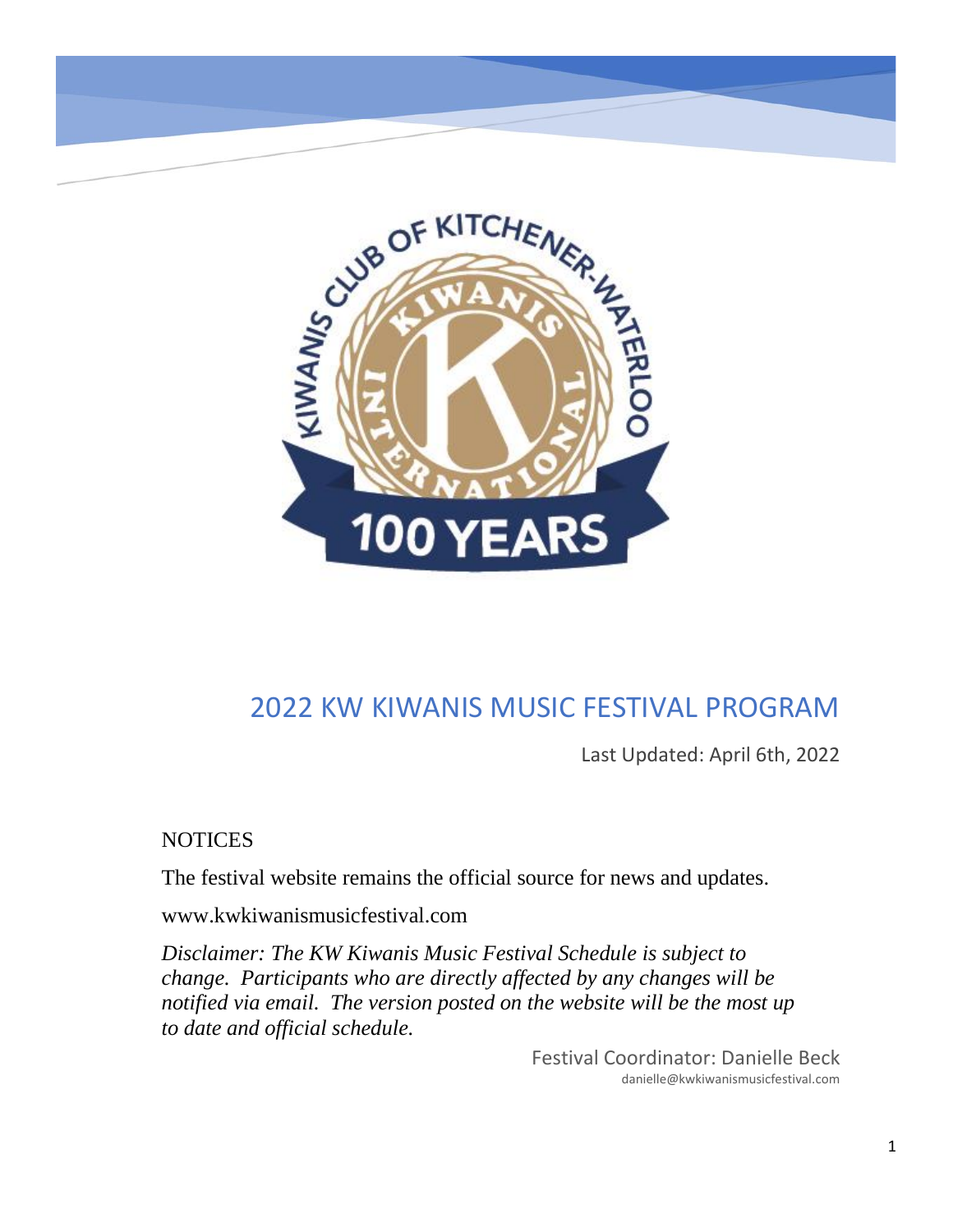# Table of Contents

| Piano:                                 |
|----------------------------------------|
|                                        |
|                                        |
|                                        |
| Senior Piano & Ensembles p.19-24       |
| Strings:                               |
|                                        |
| Suzuki, Family & Non-Competitive p. 27 |
|                                        |
| Vocal:                                 |
|                                        |
|                                        |
|                                        |
|                                        |
|                                        |
|                                        |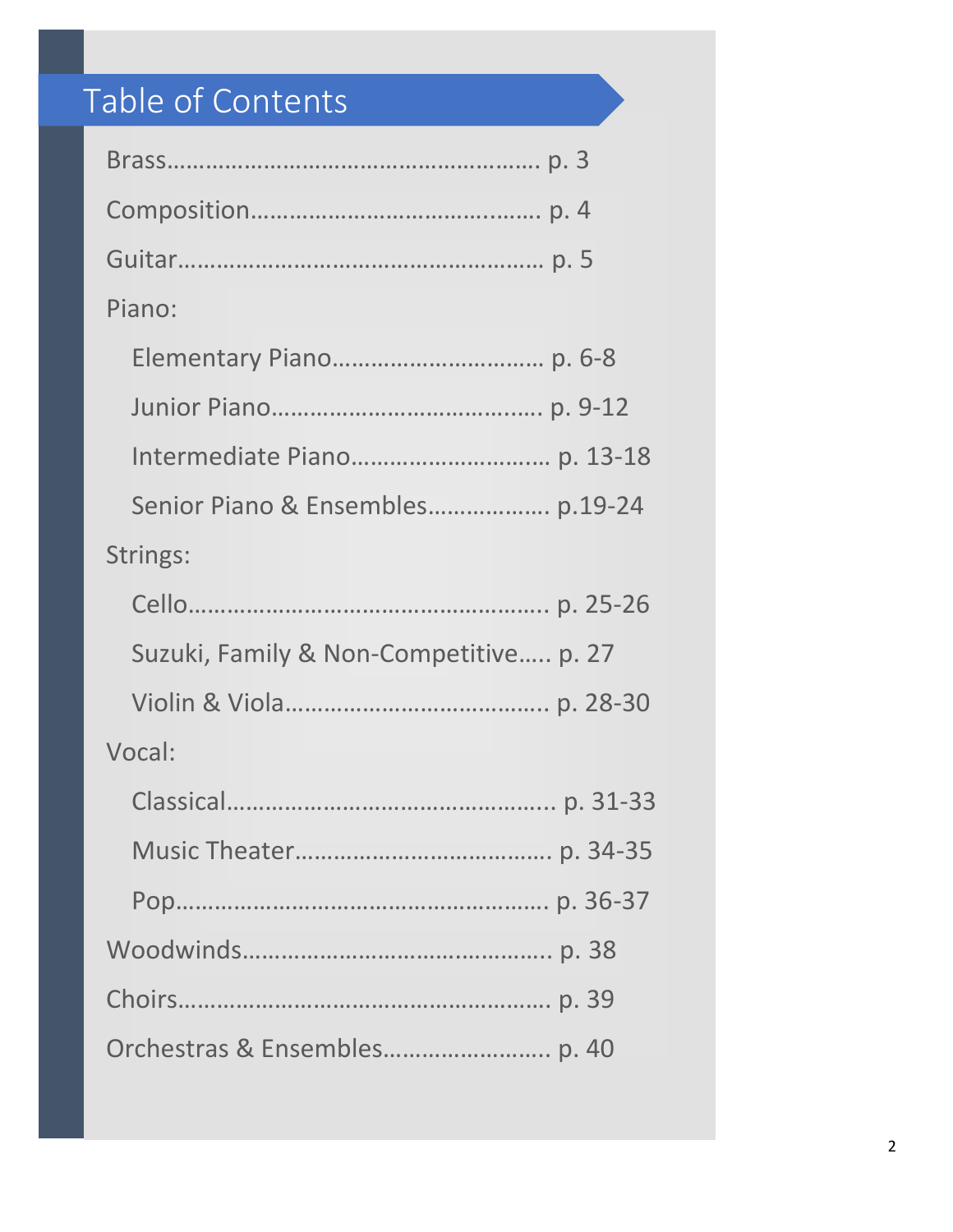# Brass *Adjudicator: Jennifer Stephen Saturday April 30th, 2022*

\*Selections that require piano accompaniment must be played with either a live accompanist or a recorded accompaniment. Memorization is not required.

*\*Each class sub-selection will be evaluated independently when scheduled with other classes of a similar level.*

#### SATURDAY MORNING SESSION

Brass: Levels 2-4

9:00 AM to 9:20 AM

1. Matthias Girolametto – Level 2 | List A

2. Matthias Girolametto - Level 4 | List B

Brass: Level 6

9:25 AM to 9:45 AM 1. Elizabeth Hill - Level 6 | List A

2. Caleb Koch - Level 6 | List B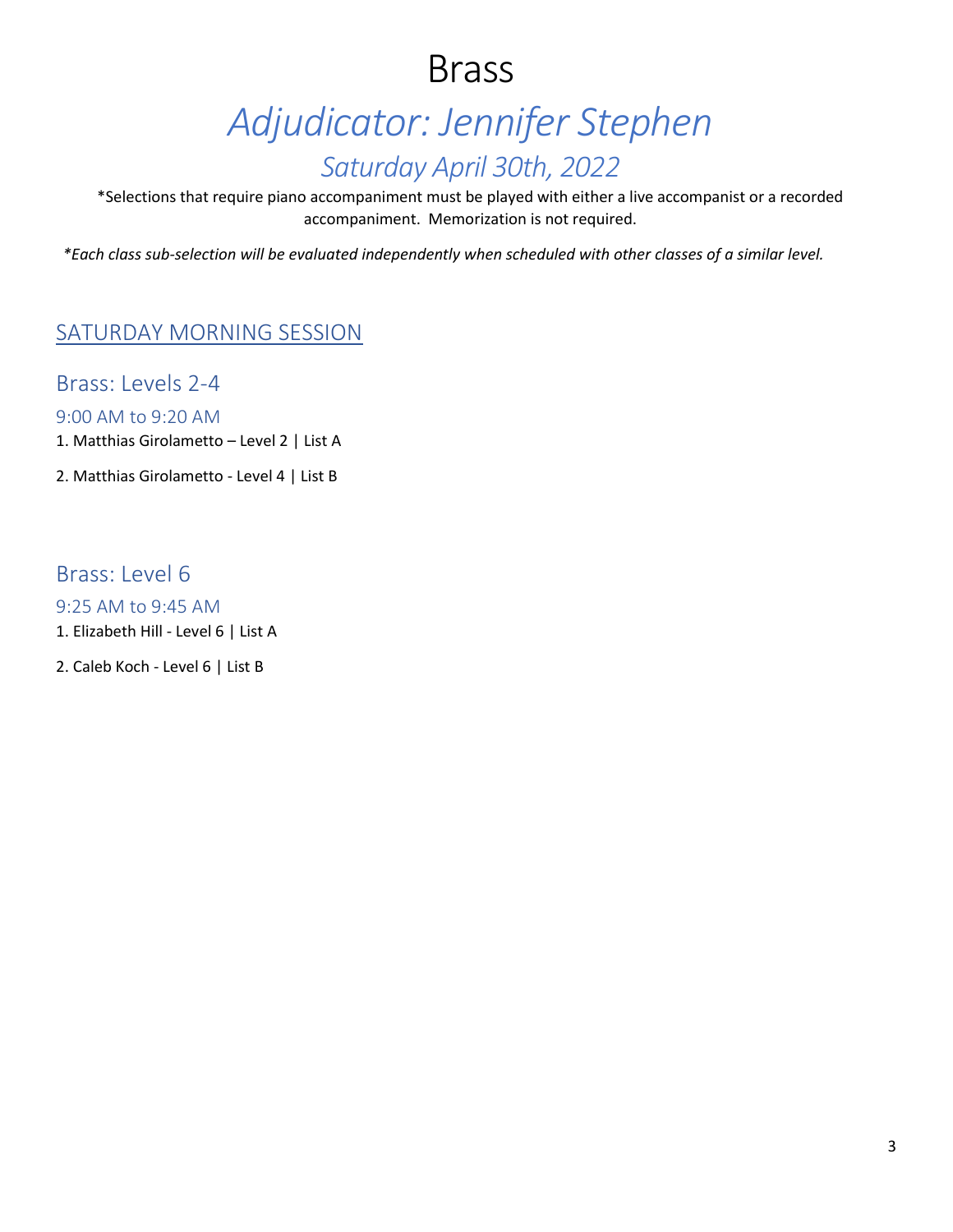# Composition

# *Adjudicator: Christopher Norton Tuesday April 26th, 2022*

#### TUESDAY AFTERNOON SESSION

#### Composition: Age Group: 8-11 Years

#### 1:45 PM to 2:25 PM

- 1. Elliot Genest Age Group: 8-9 Years
- 2. Arno Genest Age Group: 10-11 Years

*\*Each class sub-selection will be evaluated independantly when scheduled with other classes of a similar level.*

#### Composition: Age Group: 12-13 Years

#### 2:30 PM to 3:10 PM

- 1. Amber Yedid
- 2. Nahum Carter-Fickling

#### Composition: Age Group: 14-15 Years

#### 2:30 PM to 3:10 PM

- 1. Anabela Tadic
- 2. Maria Truta
- 3. Maria Truta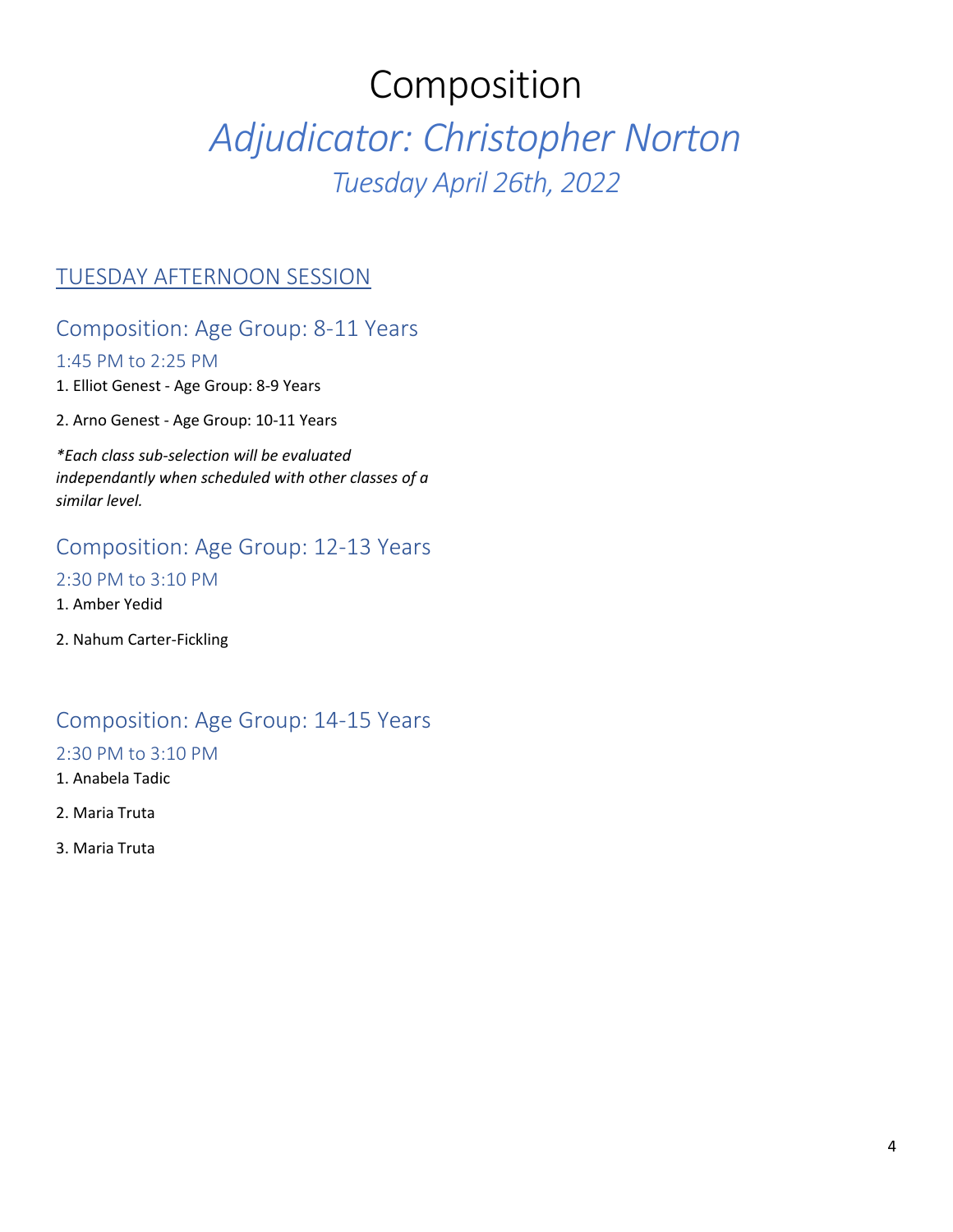# Guitar *Adjudicator: Mike Pare Friday April 29th, 2022 \*Memorization is required except for Etude Classes.*

#### FRIDAY MORNING SESSION

#### Guitar: Level 1 | Repertoire

9:00 AM to 9:25 AM

1. Vedant Prasan

2. Gabriel Ciorogariu

3. Ivan Osypa

### Guitar: Level 2 | List A

9:30 AM to 9:50 AM

1. Vedant Prasan

2. Barzin Vazifedoost

#### Guitar: Level 2 | List B

9:50 AM to 10:00 AM 1. Barzin Vazifedoost

#### Guitar: Level 3 | List C

10:00 AM to 10:10 AM

1. Nolan Carson

## Guitar: Level 4 | List C

10:10 AM to 10:20 AM

1. Nikita Mokhov

## Guitar: Level 5 | List C 10:20 AM to 10:30 AM 1. Nikita Mokhov

#### Guitar: Post-Diploma | List B 10:35 AM to 11:25 AM 1. James Baker

## Guitar: Post-Diploma | List D

10:35 AM to 11:25 AM 1. James Baker

#### Guitar: Steel-String | 12-13 Years 11:30 AM to 11:40 AM 1. Nash Scharlach

Guitar: Non-Competitive Class | Classical Solo 11:40 AM to 11:50 AM 1. Shuborno Biswas

*\*Participants receive written comments and a participant ribbon. No mark awarded.*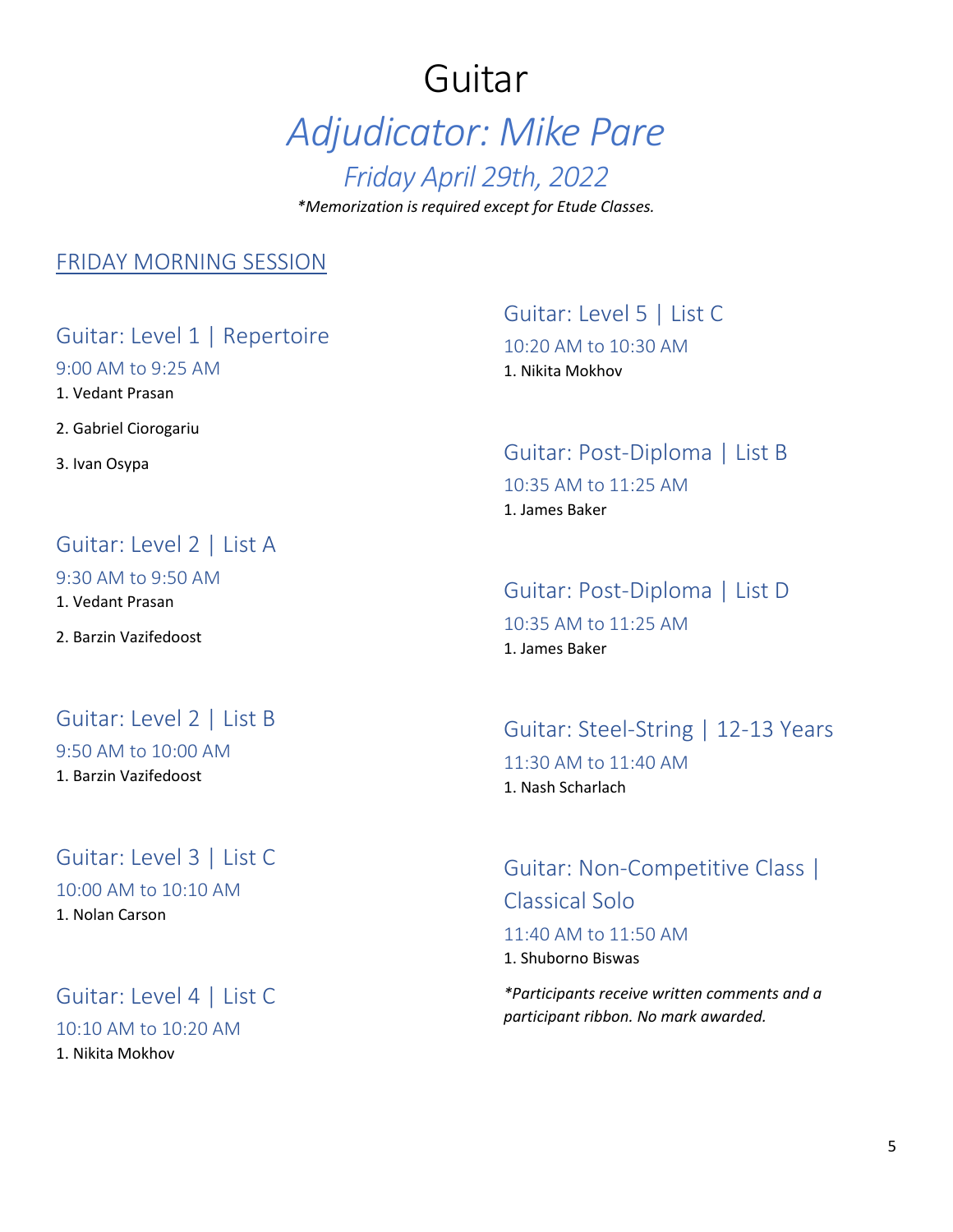# Elementary Piano: Method Book, Preparatory, Levels 1- 2 *Adjudicator: Dr. Amelia Yates Monday, April 25th to Tuesday April 26th, 2022*

*\*Memorization is required except for Etude classes*

#### MONDAY MORNING SESSION

| Elementary Piano: Method Book                   | Element       |
|-------------------------------------------------|---------------|
| 5-8 Years                                       | 9-14 Yea      |
| Monday, April 25, 2022                          | Monday,       |
| 9:00 AM to 9:40 AM                              | 9:45 AM t     |
| 1. Justin Price                                 | 1. Kelly ZeC  |
| 2. Oscar Cao                                    | 2. Sabir Sek  |
| 3. Nathan Yu                                    | 3. Audrie T   |
| 4. Samvith Vinod                                | 4. Hannah!    |
| 5. Maysoon Halaoua                              | 5. Isla Mille |
| 6. David Mielke                                 | 6. Holly Frit |
| 7. Lukas Happe                                  | 7. Joseph P   |
| 8. Abrielle Torres                              | 8. Tanush S   |
| *Participants may perform one or two selections | *Participan   |

## tary Piano: Method Book ars April 25, 2022 to  $10:25$  AM huan Lu  $$ orres Stumpf 5. Isla Miller 6. Holly Fritz etros

- $sharma$
- *\*Participants may perform one or two selections*

#### Elementary Piano: Preparatory A

Monday, April 25, 2022 10:30 AM to 10:45 AM 1. Ruth Milne

2. George Fernandes

*\*Participants may perform one or two selections*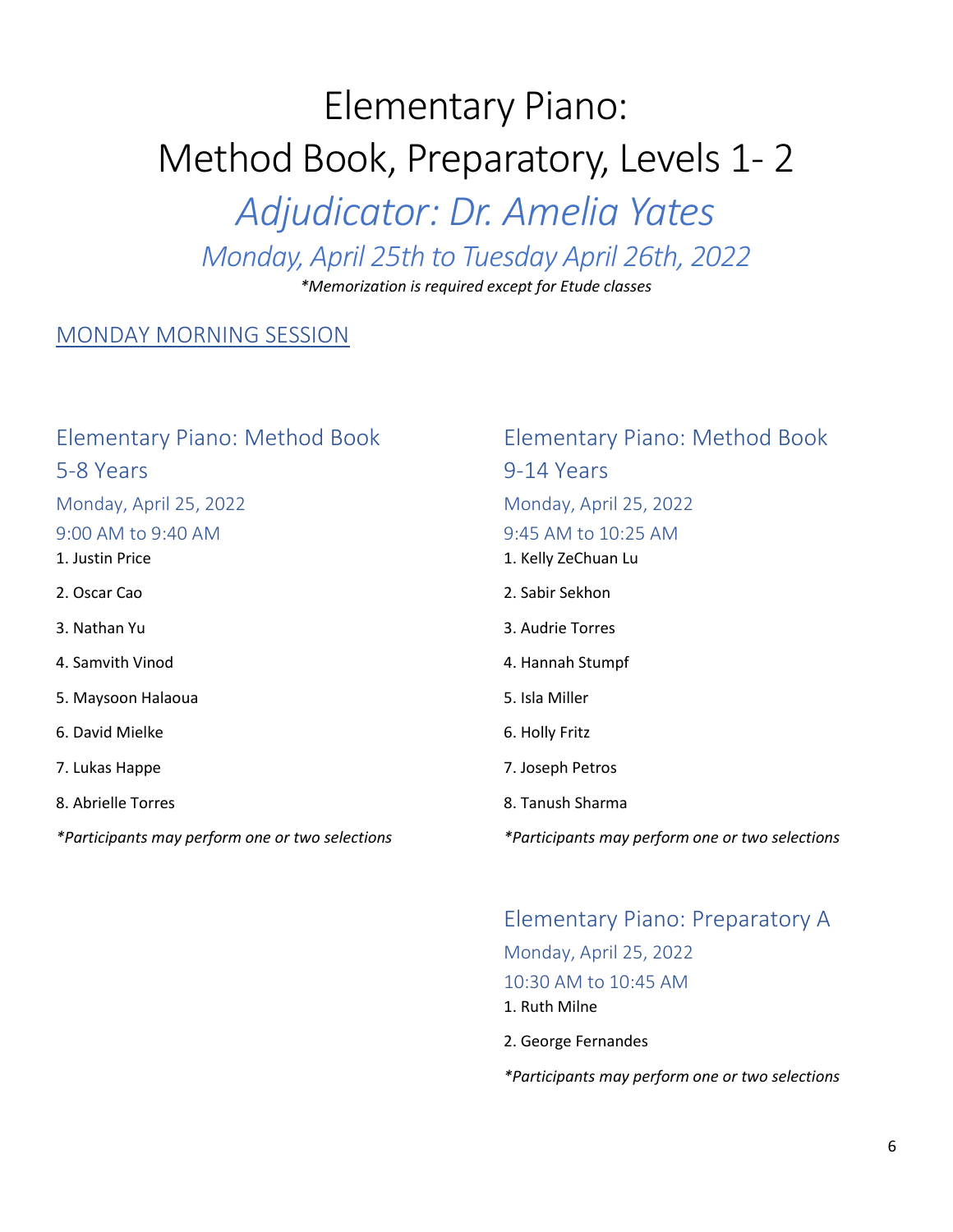#### Elementary Piano: Preparatory B 6-7 Years

Monday, April 25, 2022

10:50 AM to 11:15 AM

- 1. David M. Levine
- 2. Lukas Happe
- 3. Elliot Genest
- 4. David Mielke
- 5. Luca Angod

*\*Participants may perform one or two selections*

## Elementary Piano: Preparatory B 8-11 Years

Monday, April 25, 2022 11:20 AM to 12:00 PM

- 1. Kelly ZeChuan Lu
- 2. Ethan Wu
- 3. Theodore Gibson
- 4. Lena Santomero

*\*Participants may perform one or two selections*

#### MONDAY AFTERNOON SESSION

#### Elementary Piano: Level 1 | List A

Monday, April 25, 2022

#### 1:30 PM to 2:15 PM

- 1. Thomas Parkinson
- 2. Kinza McAuliffe
- 3. Addison Schmale
- 4. Serena Sarkaria
- 5. Alyssa Bacaran
- 6. Riona Berbatovci
- 7. Allan Wei

## Elementary Piano: Level 2 | List A Monday, April 25, 2022 2:15 PM to 2:40 PM 1. Jane Jiaying Ye 2. Sophia Huang

- 3. Isabelle Latour
- 4. Adam Sawyer

## Elementary Piano: Level 1 | List B Monday, April 25, 2022 2:45 PM to 3:10 PM

- 1. Maya Karim
- 2. Alyssa Bacaran
- 3. Allan Wei
- 4. Kinza McAuliffe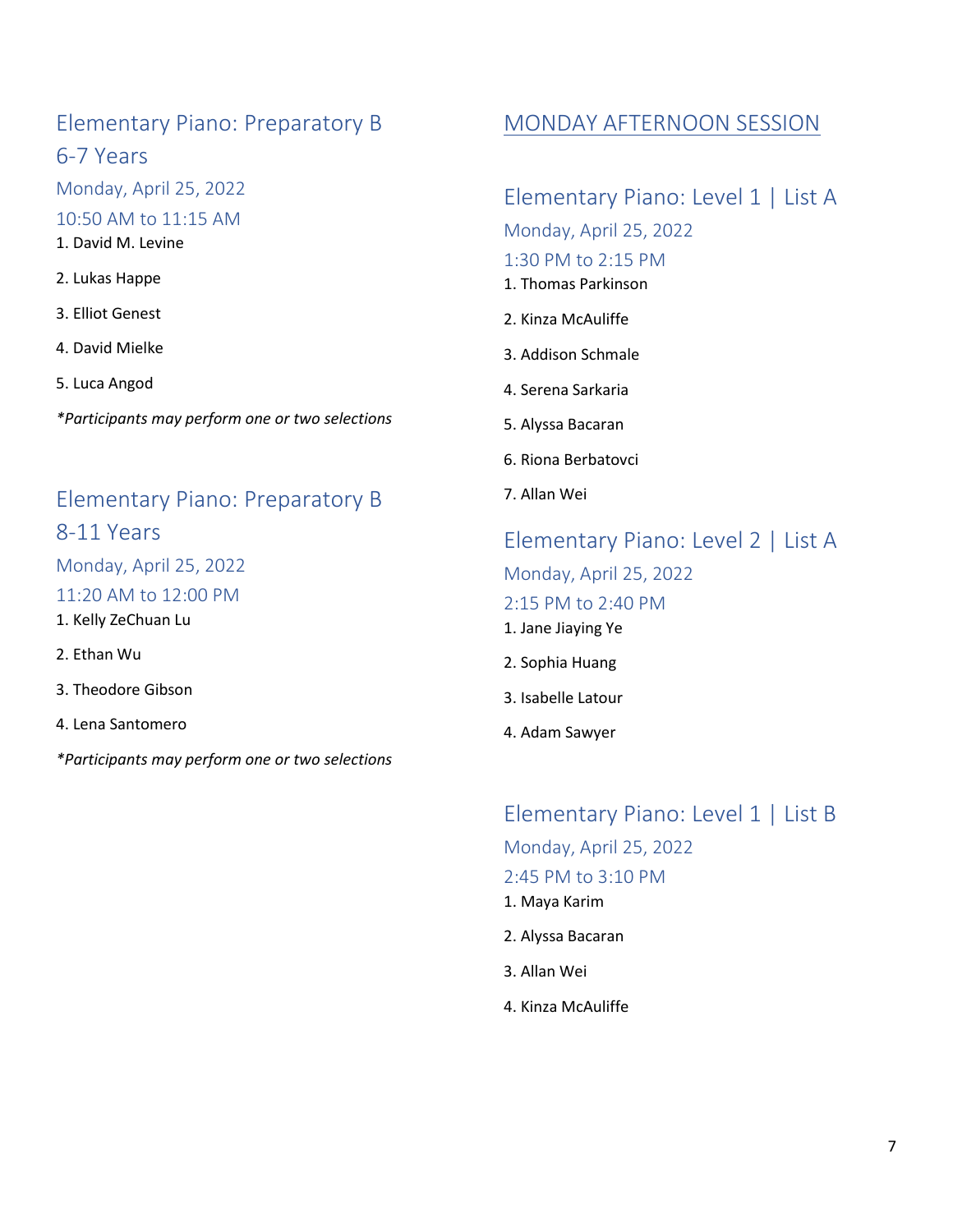#### Elementary Piano: Level 2 | List B 5-8 Years

Monday, April 25, 2022

#### 3:15 PM to 3:40 PM

1. Jane Jiaying Ye

- 2. Adam Sawyer
- 3. Thomas Moosa
- 4. Sophia Huang

#### Elementary Piano: Level 2 | List B 10-14 Years

Monday, April 25, 2022

3:45 PM to 4:30 PM

- 1. Ryley Gowing
- 2. Audrie Torres
- 3. Kirsten Natividad
- 4. Madeline Ruffell
- 5. Arno Genest
- 6. Camilla Caliston

#### TUESDAY MORNING SESSION

Elementary Piano: Level 1 | List C Tuesday, April 26, 2022 9:00 AM to 9:25 AM 1. Maya Karim

2. Addison Schmale

3. Ethan Indome

Elementary Piano: Level 1 | Canadian Tuesday, April 26, 2022 9:30 AM to 9:45 AM 1. Riona Berbatovci 2. Maya Karim

## Elementary Piano: Level 2 | Canadian

Tuesday, April 26, 2022

#### 9:50 AM to 10:10 AM

- 1. Camilla Caliston
- 2. Madeline Ruffell
- 3. Thomas Moosa

Elementary Piano: Level 2 | Recital Tuesday, April 26, 2022 10:10 AM to 10:20 AM 1. Oliver D. Moore

Elementary Piano: Level 1 | Popular Tuesday, April 26, 2022 10:20 AM to 10:30 AM 1. Rachel Hill

Elementary Piano: Level 2 | Popular Tuesday, April 26, 2022 10:35 AM to 10:50 AM 1. Alessandra Bailey

2. Zia Herring

Elementary Piano: Level 2 | Etude Tuesday, April 26, 2022 10:50 AM to 11:00 AM 1. Kirsten Natividad

*\*One selection, memorization not required*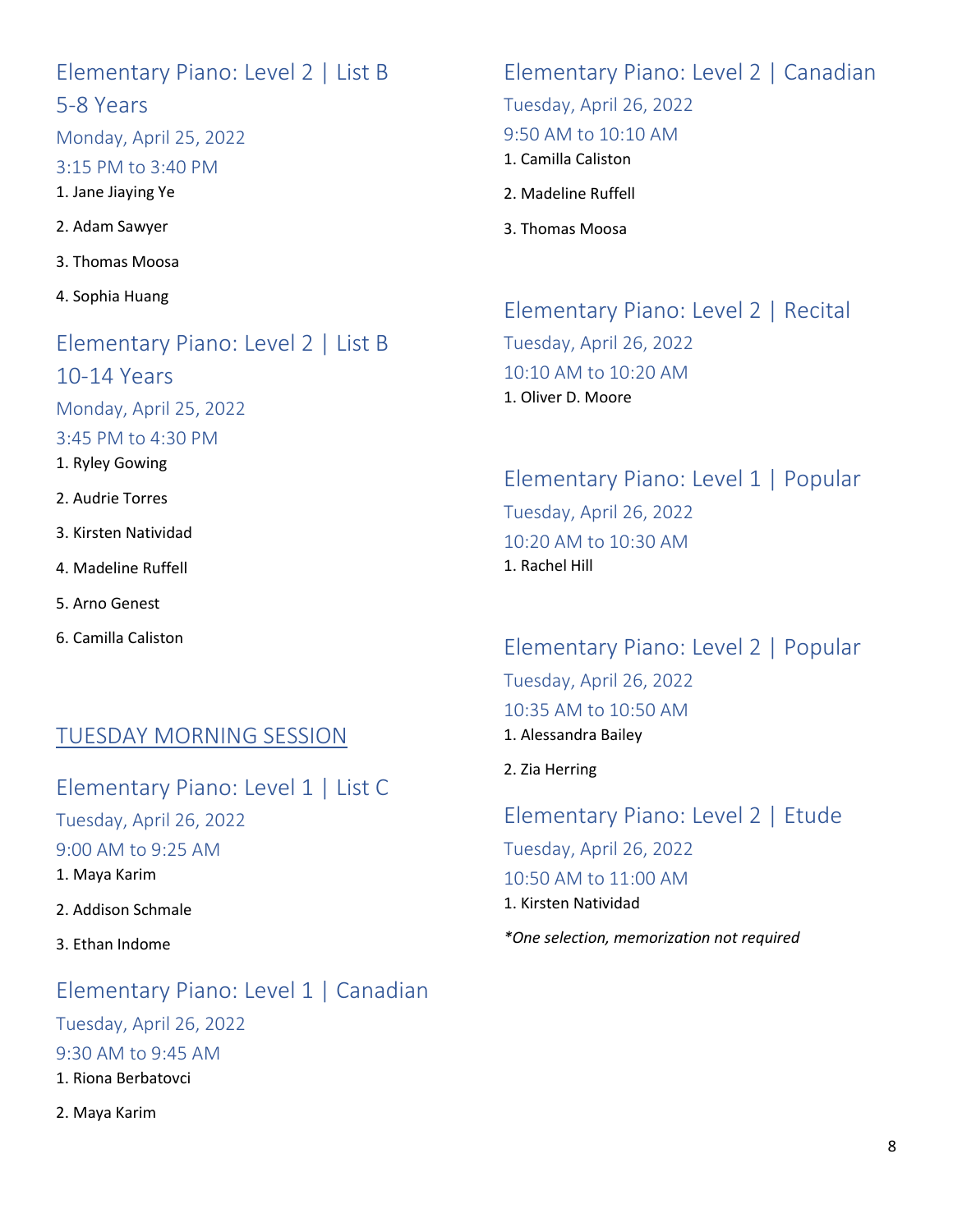# Junior Piano: Levels 3-5 *Adjudicator: Eleanor Gummer Wednesday April 27th to Thursday April 28th, 2022*

*\*Memorization is required except for Etude classes*

#### WEDNESDAY MORNING SESSION

Junior Piano: Level 3 | List A

Wednesday, April 27, 2022 9:00 AM to 9:35 AM

- 1. Mia Wang
- 2. Samuel Liu
- 3. Katelyn Gong
- 4. Brina Luo

#### Junior Piano: Level 4 | List A

Wednesday, April 27, 2022

#### 9:40 AM to 10:15 AM

1. Kevin Tong

- 2. Annabelle He
- 3. Quesara Karim
- 4. Maxwell Jiao

#### Junior Piano: Level 5 | List A

Wednesday, April 27, 2022

- 10:20 AM to 11:15 AM
- 1. Aftab Jamal
- 2. Annabelle Huitian Xu
- 3. Jack Griffioen
- 4. Dogukan Icer
- 5. Indigo Charles
- 6. Yifei Ethan Gong
- 7. Aris Hok-Hin Chan

## Junior Piano: Level 3 | List B 7-9 Years Wednesday, April 27, 2022 11:20 AM to 12:00 PM 1. Rhea Prasan

- 2. Samuel Liu
- 3. Brina Luo
- 4. Katelyn Gong

#### WEDNESDAY AFTERNOON SESSION

Junior Piano: Level 3 | List B 10-14 Years Wednesday, April 27, 2022 1:30 PM to 2:10 PM 1. Jasper Capling 2. Vedant Prasan

- 3. Dylan Small
- 4. Chinaza Uwaoma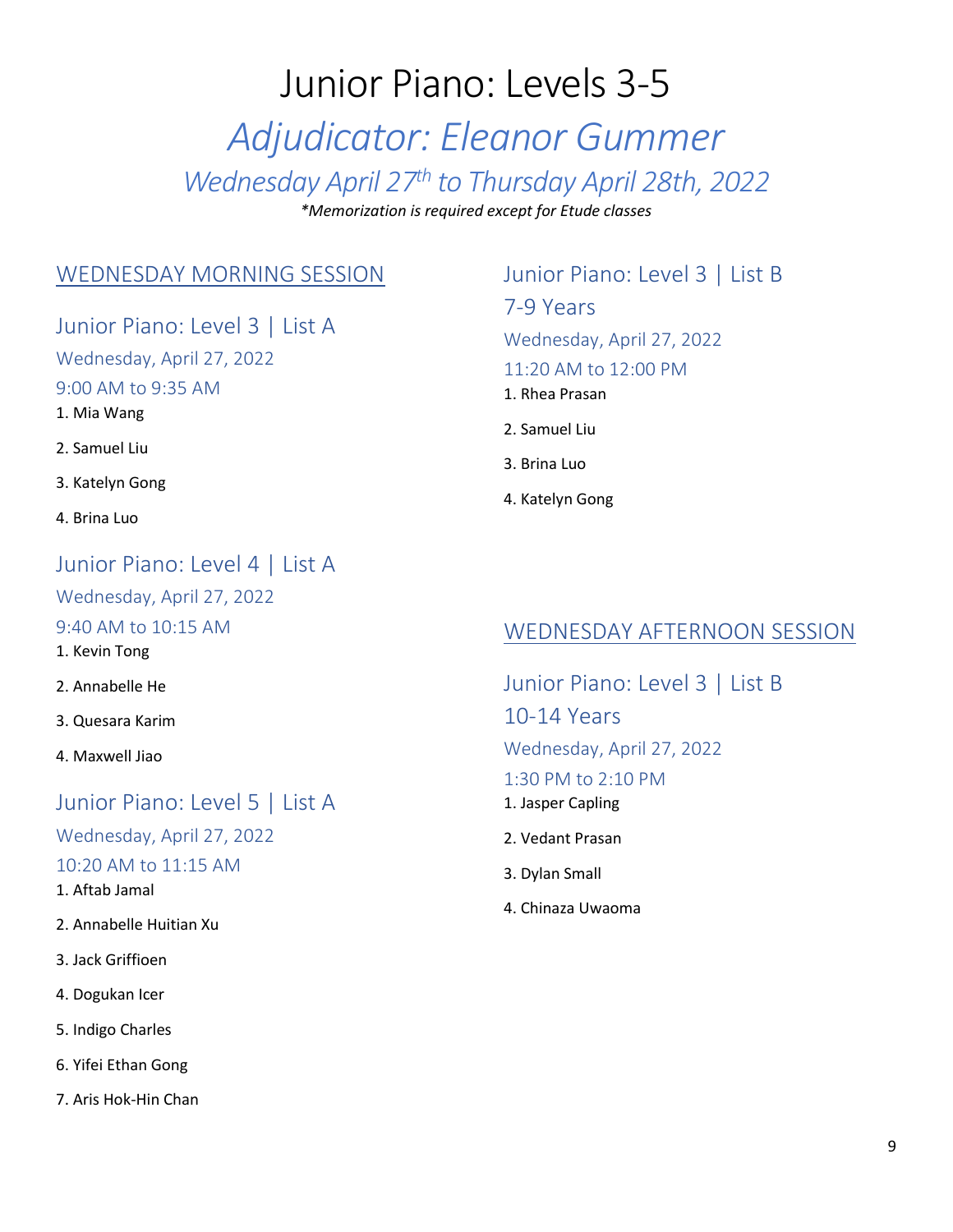Junior Piano: Level 4 | List B Wednesday, April 27, 2022 2:15 PM to 3:05 PM 1. Ryan Liu 2. Quesara Karim 3. Maxwell Jiao 4. Aadrika Bhakt

5. Kevin Tong

#### Junior Piano: Level 5 | List B

8-11 Years

Wednesday, April 27, 2022

#### 3:10 PM to 4:05 PM

1. Yifan Evan Gong

2. Aris Hok-Hin Chan

3. Daksh Srivastava

4. Yifei Ethan Gong

5. Iris Li

#### Junior Piano: Level 3 | Canadian

Wednesday, April 27, 2022

4:10 PM to 4:30 PM

1. Dylan Small

2. Ishani Tamvada

#### WEDNESDAY EVENING SESSION

Junior Piano: Level 5 | List B 12-13 Years Wednesday, April 27, 2022 7:00 PM to 7:55 PM 1. Johannes Stjärne 2. Jack Griffioen 3. Aftab Jamal

4. Leon Nehaniv-Dautenhahn

5. Darius Chen

## Junior Piano: Level 3 | List C 10-14 Years Wednesday, April 27, 2022 8:00 PM to 8:45 PM 1. Ananyaa Prasan 2. Daria Giurgean

- 3. Matthew Herring
- 4. Jasper Capling
- 5. Katherine Christopher

Junior Piano: Level 3 | Popular Wednesday, April 27, 2022 8:50 PM to 9:00 PM 1. Arno Genest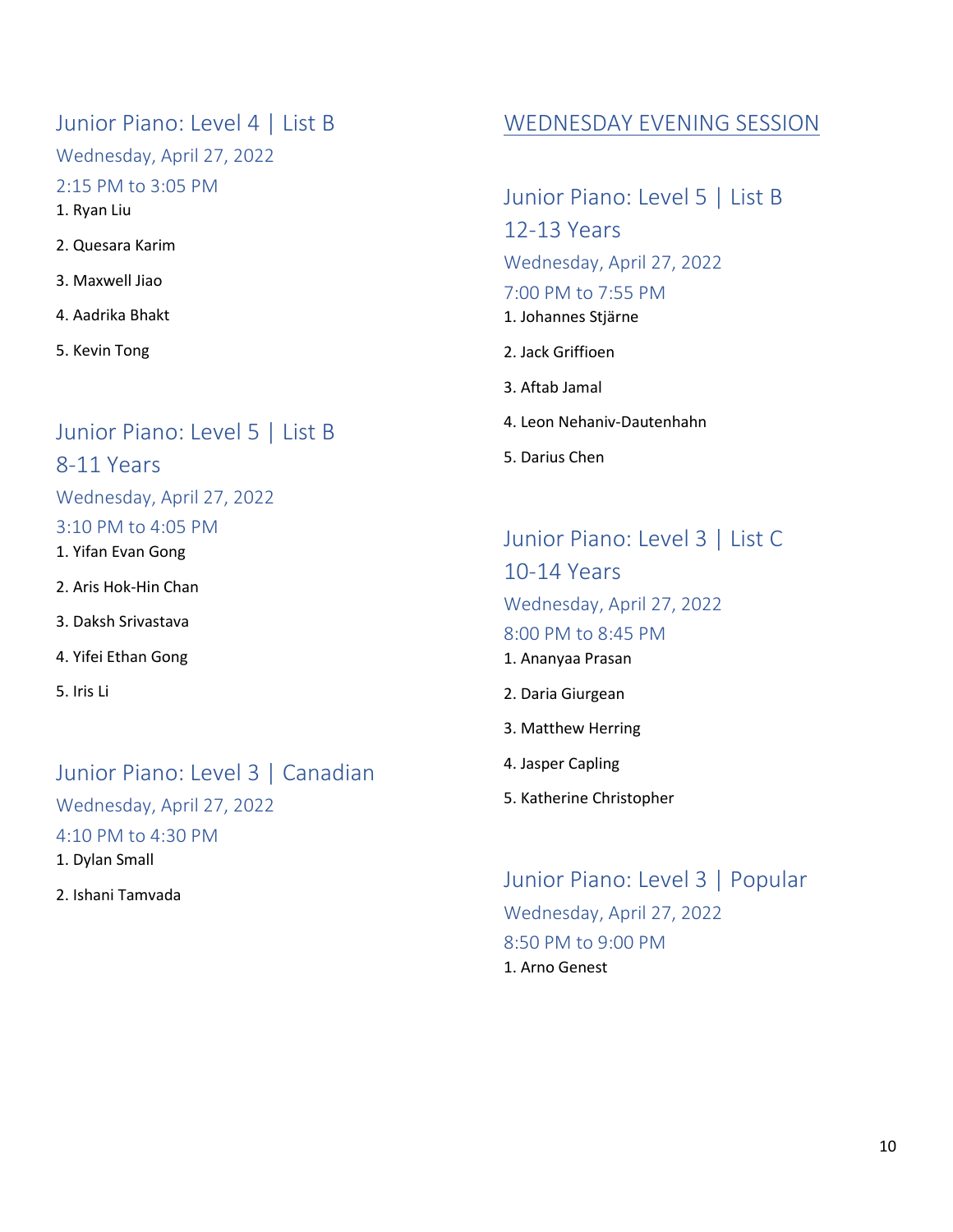#### THURSDAY MORNING SESSION

Junior Piano: Level 3 | List C 8-9 Years Thursday, April 28, 2022 9:00 AM to 9:35 AM 1. Brina Luo 2. Katelyn Gong 3. Mia Wang

4. Samuel Liu

#### Junior Piano: Level 4 | List C

#### Thursday, April 28, 2022

#### 9:40 AM to 10:40 AM

- 1. Evan Sawyer
- 2. Kevin Tong
- 3. Quesara Karim
- 4. Aadrika Bhakt
- 5. Maksim Sidelnikov
- 6. Jarek Shaffer
- 7. Ryan Liu
- 8. Ivan Milardovic

#### Junior Piano: Level 5 | List C

8-11 Years Thursday, April 28, 2022 10:45 AM to 11:30 AM

1. Iris Li

2. Yifei Ethan Gong

3. Annabelle Huitian Xu

4. Indigo Charles

5. Aris Hok-Hin Chan

## Junior Piano: Level 5 | Canadian Thursday, April 28, 2022 11:35 AM to 12:00 PM 1. Indigo Charles

- 2. Annabelle Huitian Xu
- 3. Jack Griffioen

#### THURSDAY AFTERNOON SESSION

## Junior Piano: Level 5 | List C 12-14 Years Thursday, April 28, 2022 1:30 PM to 2:25 PM 1. Aftab Jamal

- 2. Jordan Capling
- 3. Leon Nehaniv-Dautenhahn
- 4. Johannes Stjärne
- 5. Dogukan Icer
- 6. Darius Chen

#### Junior Piano: Level 3 | Etude

Thursday, April 28, 2022

- 2:30 PM to 3:00 PM
- 1. Samuel Liu
- 2. Katelyn Gong
- 3. Jonathan Khoe

*\*Must perform two selections. Memorization is not required*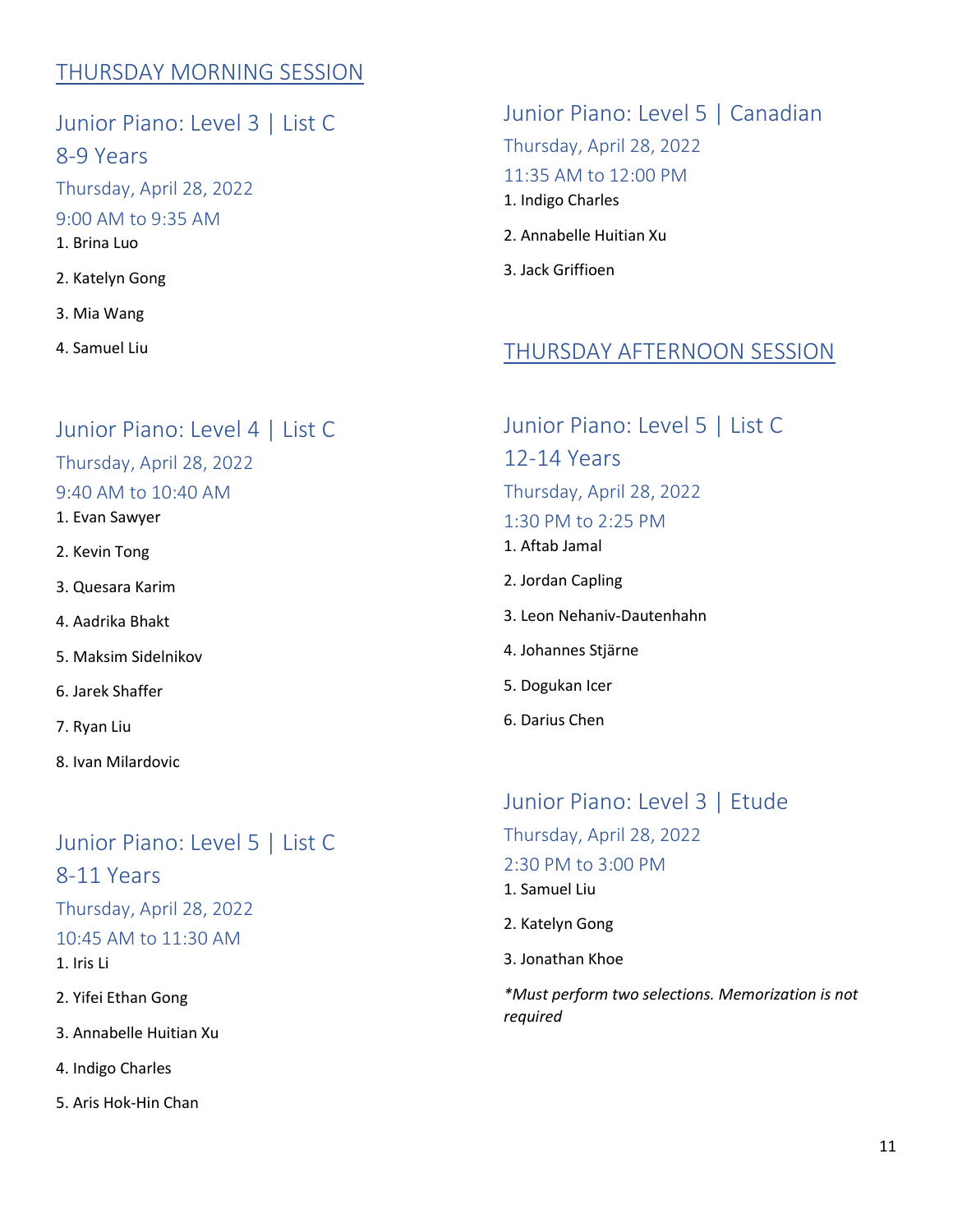## Junior Piano: Level 4 | Etude

Thursday, April 28, 2022

#### 3:00 PM to 3:20 PM

1. Kevin Tong

#### 2. Aadrika Bhakt

*\*Must perform two selections. Memorization is not required*

#### Junior Piano: Level 5 | Etude

Thursday, April 28, 2022

3:25 PM to 4:15 PM

1. Indigo Charles

2. Jack Griffioen

3. Dogukan Icer

- 4. Aris Hok-Hin Chan
- 5. Annabelle Huitian Xu

*\*Must perform two selections. Memorization is not required*

## Junior Piano: Level 5 | Popular

Thursday, April 28, 2022 4:20 PM to 4:30 PM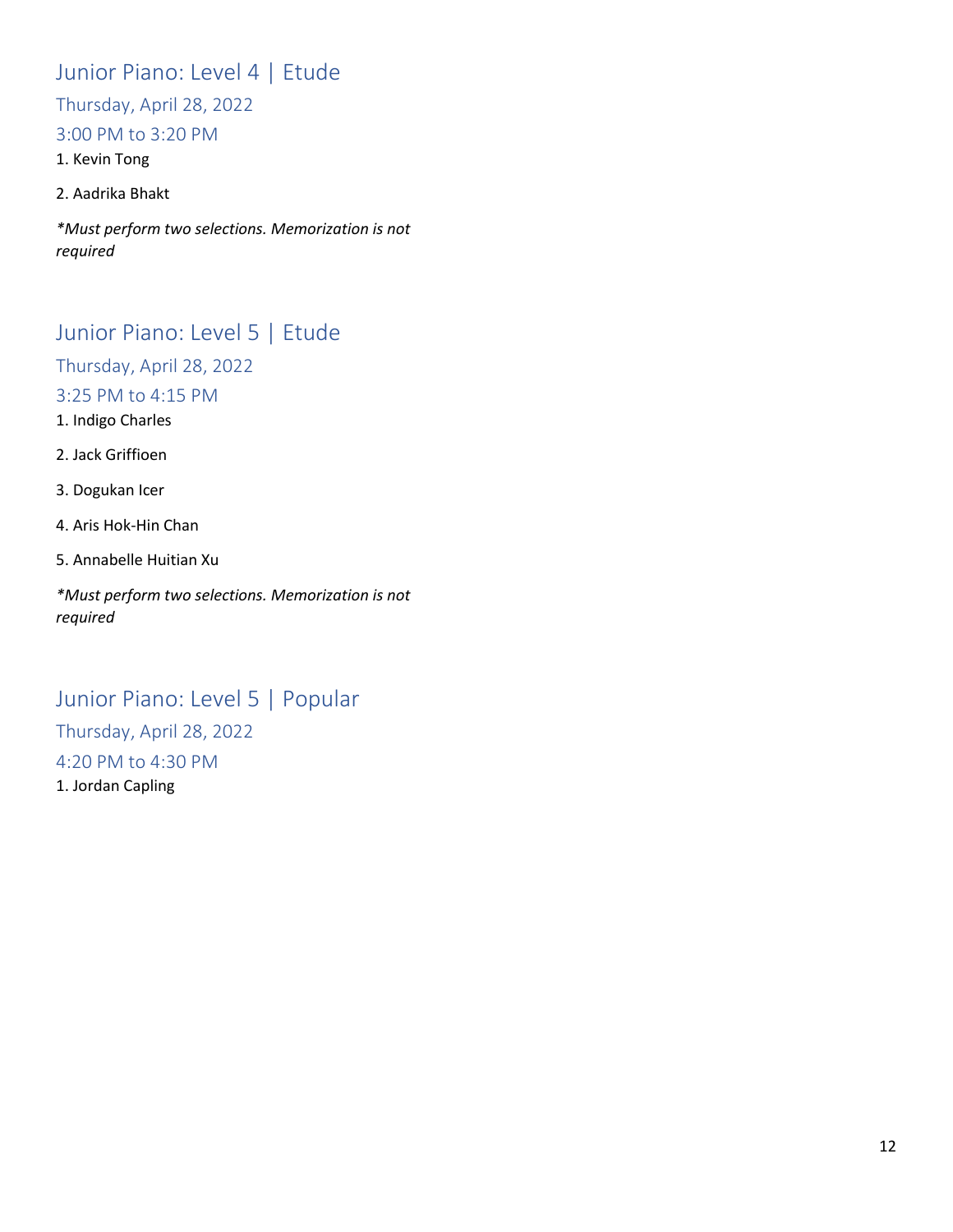# Intermediate Piano: Levels 6-9 *Adjudicator: Conner O'Kane Monday, April 25th to Thursday April 28th, 2022 \*Memorization is required except for Etude classes*

#### MONDAY MORNING SESSION

#### Intermediate Piano: Level 6 | List A

Monday, April 25, 2022 9:00 AM to 9:55 AM 1. Joy Shiyu He 2. Isabella Li 3. Xintong Huang 4. Murasaki Matsutani 5. Adrian Golab

6. Hana Karim

## Intermediate Piano: Level 7 | List A

#### Monday, April 25, 2022

#### 10:00 AM to 10:40 AM

- 1. Qihao (Henry) Li
- 2. Brinley Schmale
- 3. Yisong Wan
- 4. Aileen Gao

#### Intermediate Piano: Level 8 | List A

Monday, April 25, 2022 10:45 AM to 12:00 AM

- 1. Azlan McAuliffe
- 2. Jason Ryan He
- 3. Aria Luo
- 4. Bryan Gong
- 5. Nathan Liu
- 6. Sude Borjigin
- 7. Zixiang Huang
- 8. Jessica Park

#### MONDAY AFTERNOON SESSION

Intermediate Piano: Level 9 | List A Monday, April 25, 2022 1:30 PM to 2:25 PM 1. Parasmai Conjeevaram

- 2. Jason Shao
- 3. Hannah Jiao
- 4. Marie Ann Denau
- 5. Abigail Lin
- 6. Bailee Bai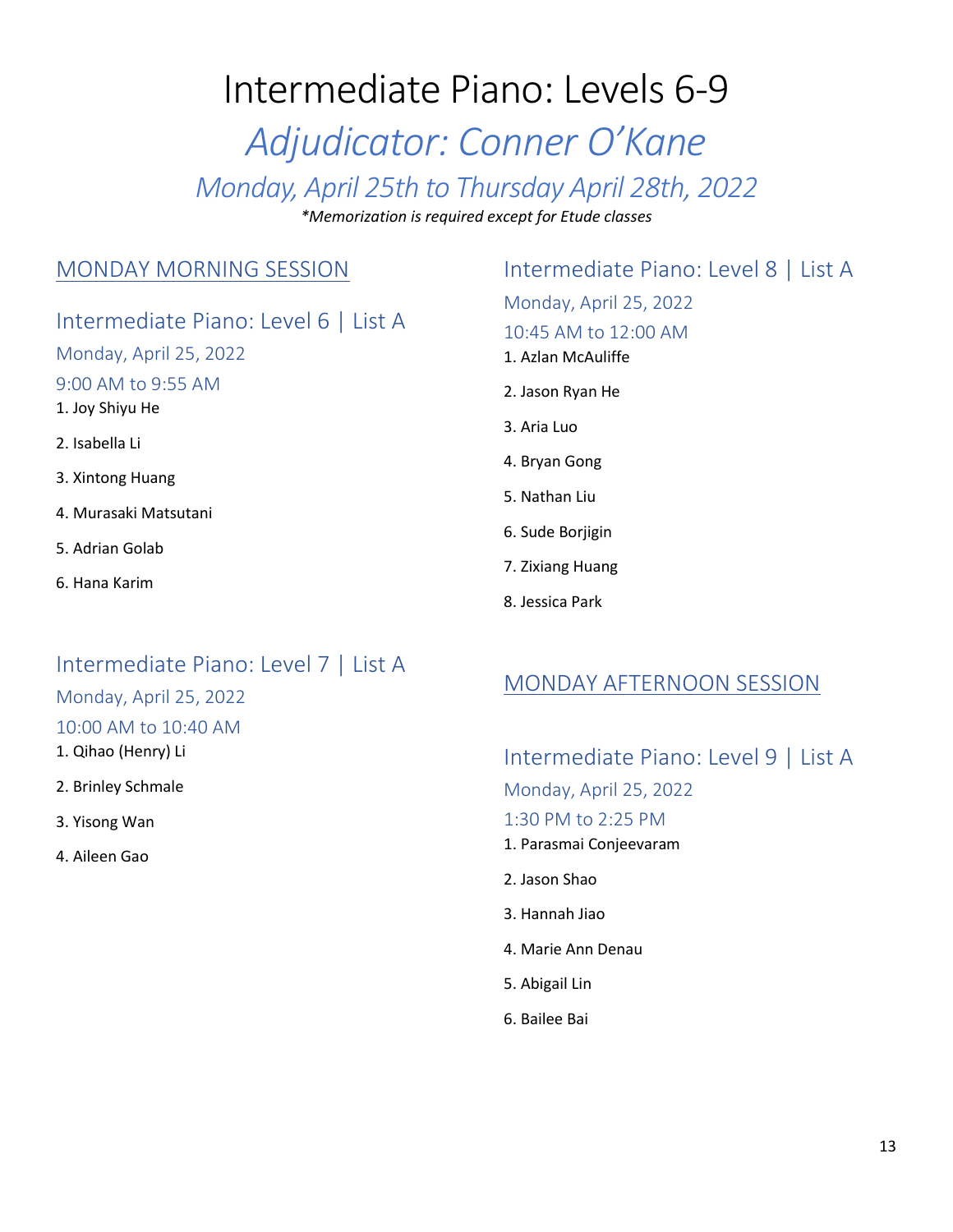## Intermediate Piano: Level 6 | List B 12-15 Years Monday, April 25, 2022 2:30 PM to 3:10 PM 1. Neha Banerjee

- 2. Catherine Mielke
- 3. Adrian Golab
- 4. Hana Karim

Intermediate Piano: Level 6 | List B 8-11 Years Monday, April 25, 2022 3:15 PM to 4:15 PM

- 1. Cara Huang
- 2. Xintong Huang
- 3. Samuel Wang
- 4. Joy Shiyu He
- 5. Isabella Li
- 6. Timothy Denau

# Intermediate Piano: Level 8 | List B

10-12 Years

Tuesday, April 26, 2022

10:00 AM to 10:50 AM

1. Sude Borjigin

- 2. Bryan Gong
- 3. Aria Luo
- 4. Nathan Liu
- 5. Jessica Park

Intermediate Piano: Level 8 | List B 13-16 Years Tuesday, April 26, 2022

- 10:55 AM to 11:45 AM
- 1. Azlan McAuliffe
- 2. Sebastian Hamper Addis
- 3. Ella Andriotis
- 4. Zixiang Huang
- 5. Alice Lee

#### TUESDAY MORNING SESSION

## TUESDAY AFTERNOON SESSION

Intermediate Piano: Level 7 | List B

Tuesday, April 26, 2022

#### 9:00 AM to 9:55 AM

- 1. Terence Liu
- 2. Yisong Wan
- 3. Aileen Gao
- 4. Qihao (Henry) Li
- 5. Sean Mendes
- 6. Brinley Schmale

## Intermediate Piano: Level 9 | List B Tuesday, April 26, 2022 1:30 PM to 2:20 PM 1. Bailee Bai

- 2. Jason Shao
- 3. Marie Ann Denau
- 4. Gabriel Singaraja
- 5. Hannah Jiao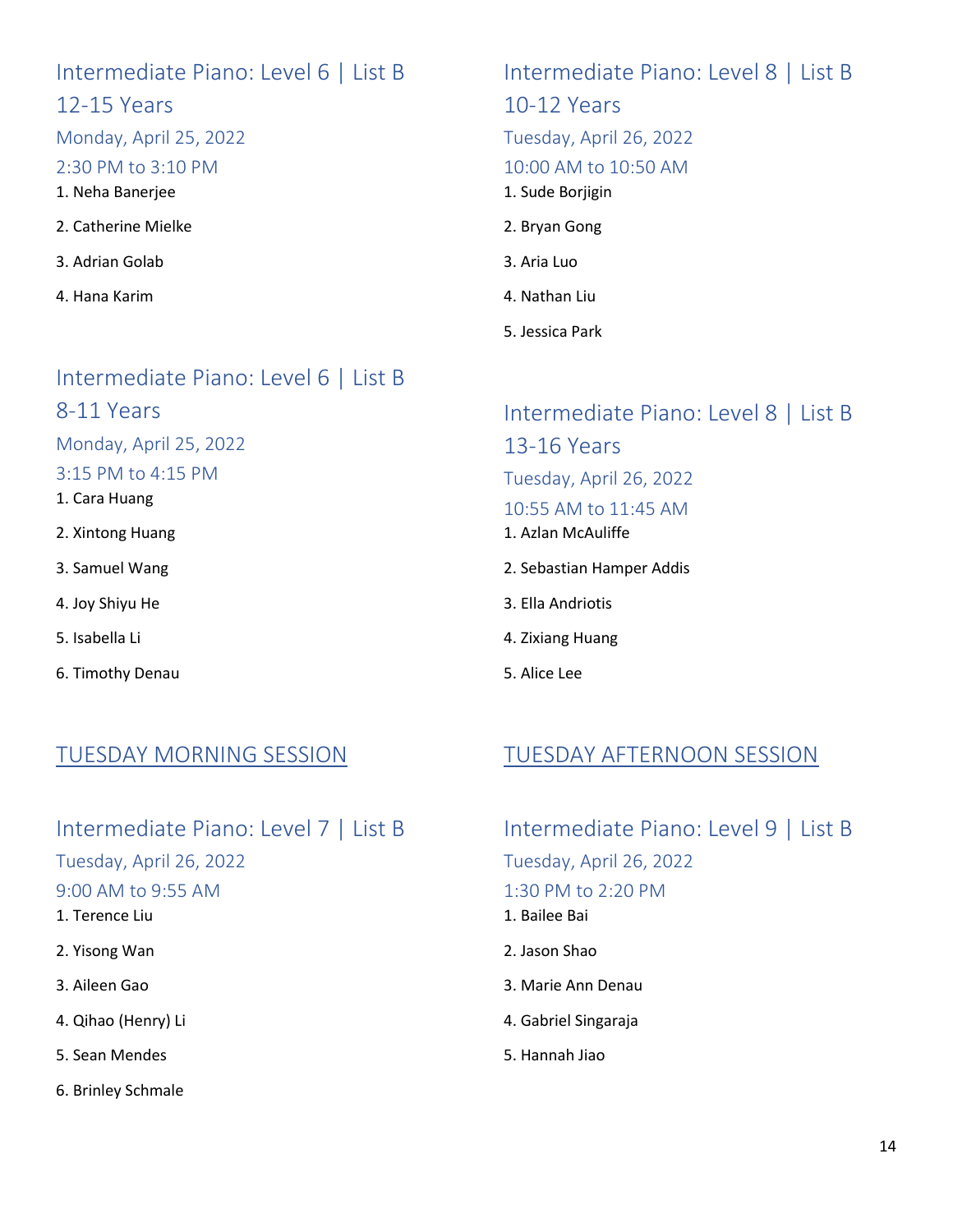#### Intermediate Piano: Level 6 | List C 6-11 Years

Tuesday, April 26, 2022

#### 2:25 PM to 3:30 PM

1. Chloe Cheng

- 2. Cara Huang
- 3. Samuel Wang
- 4. Timothy Denau
- 5. Murasaki Matsutani
- 6. Xintong Huang
- 7. Joy Shiyu He

#### Intermediate Piano: Level 6 | List C 12-15 Years

Tuesday, April 26, 2022

3:35 PM to 4:30 PM

1. Hana Karim

2. Catherine Mielke

- 3. Elizabeth Christopher
- 4. Adrian Golab
- 5. Jiya Mariam Jeby
- 6. Derek Huang

## WEDNESDAY MORNING SESSION

## Intermediate Piano: Level 7 | List C 6-12 Years Wednesday, April 27, 2022 9:00 AM to 9:50 AM 1. Yisong Wan 2. Sean Mendes 3. Terence Liu

- 4. Qihao (Henry) Li
- 5. Murasaki Matsutani

## Intermediate Piano: Level 7 | List C 13-15 Years Wednesday, April 27, 2022 9:55 AM to 10:35 AM 1. Aileen Gao

- 2. Brinley Schmale
- 3. Adeline Latour
- 4. Devanand Vinod

#### Intermediate Piano: Level 8 | List C

Wednesday, April 27, 2022

10:40 AM to 11:30 AM

- 1. Azlan McAuliffe
- 2. Jessica Park
- 3. Michael Kitaev
- 4. Zixiang Huang
- 5. Aria Luo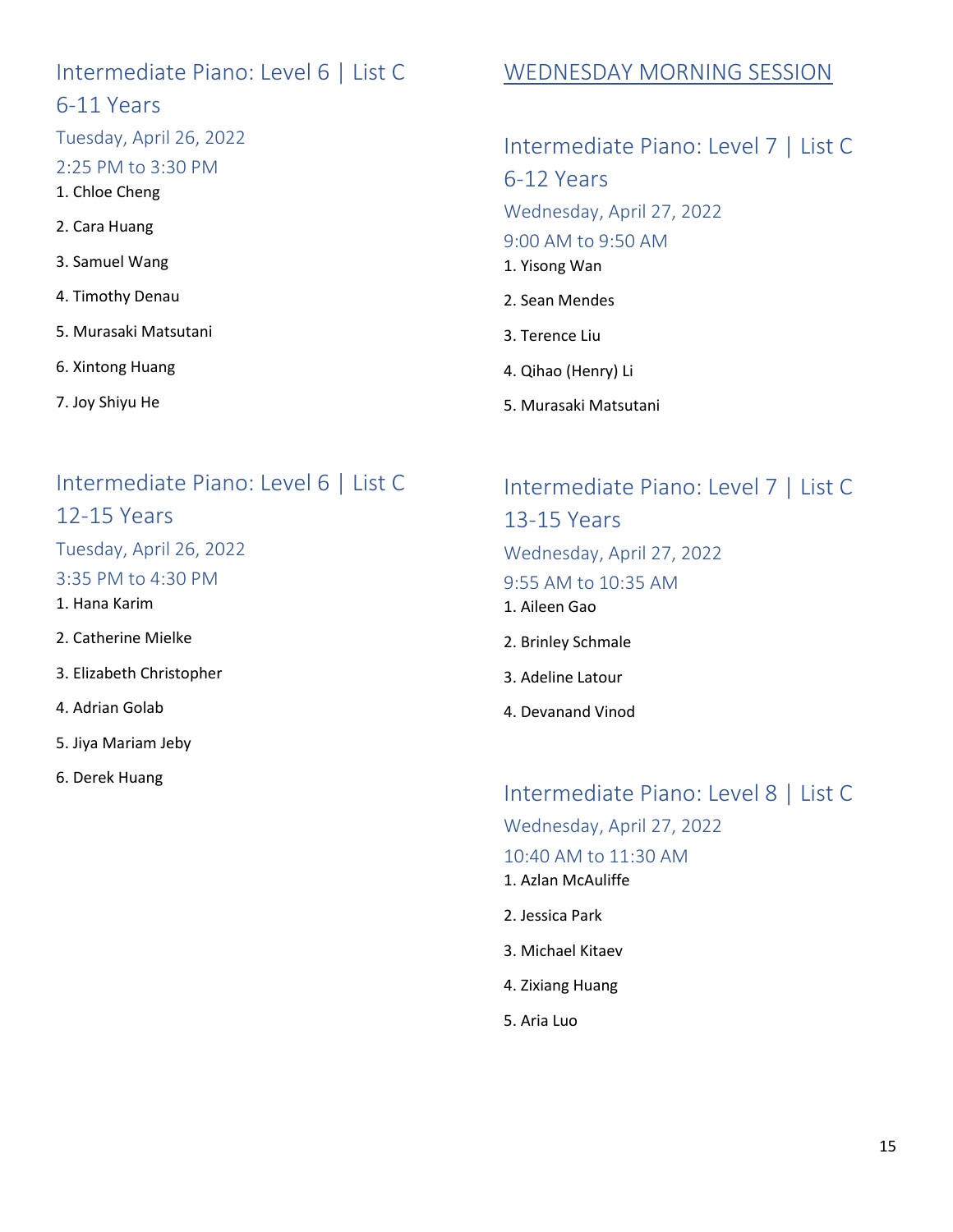#### WEDNESDAY AFTERNOON SESSION

#### Intermediate Piano: Level 9 | List C

Wednesday, April 27, 2022

1:30 PM to 2:35 PM

- 1. Parasmai Conjeevaram
- 2. Abigail Lin
- 3. Maria Neganov
- 4. Gabriel Singaraja
- 5. Annika Nehaniv-Dautenhahn
- 6. Bailee Bai
- 7. Hannah Jiao

#### Intermediate Piano: Level 8 | List D 10-12 Years

Wednesday, April 27, 2022

- 2:40 PM to 3:45 PM
- 1. Sude Borjigin
- 2. Aria Luo
- 3. Sean Mendes
- 4. Michael Kitaev
- 5. Bryan Gong
- 6. Jessica Park
- 7. Nathan Liu

## Intermediate Piano: Level 8 | List D 13-16 Years

Wednesday, April 27, 2022

#### 3:50 PM to 4:30 PM

- 1. Zixiang Huang
- 2. Azlan McAuliffe
- 3. Ella Andriotis
- 4. Leah Kuepfer

#### THURSDAY MORNING SESSION

#### Intermediate Piano: Level 9 | List D Thursday, April 28, 2022 9:00 AM to 9:50 AM

- 1. Bailee Bai
- 2. Annika Nehaniv-Dautenhahn
- 3. Parasmai Conjeevaram
- 4. Marie Ann Denau
- 5. Hannah Jiao

#### Intermediate Piano: Level 6 | Etude

Thursday, April 28, 2022

#### 9:55 AM to 11:10 AM

- 1. Catherine Mielke
- 2. Elizabeth Christopher
- 3. Xintong Huang
- 4. Adrian Golab
- 5. Jiya Mariam Jeby
- 6. Joy Shiyu He

*\*Must perform two selections. Memorization is not required*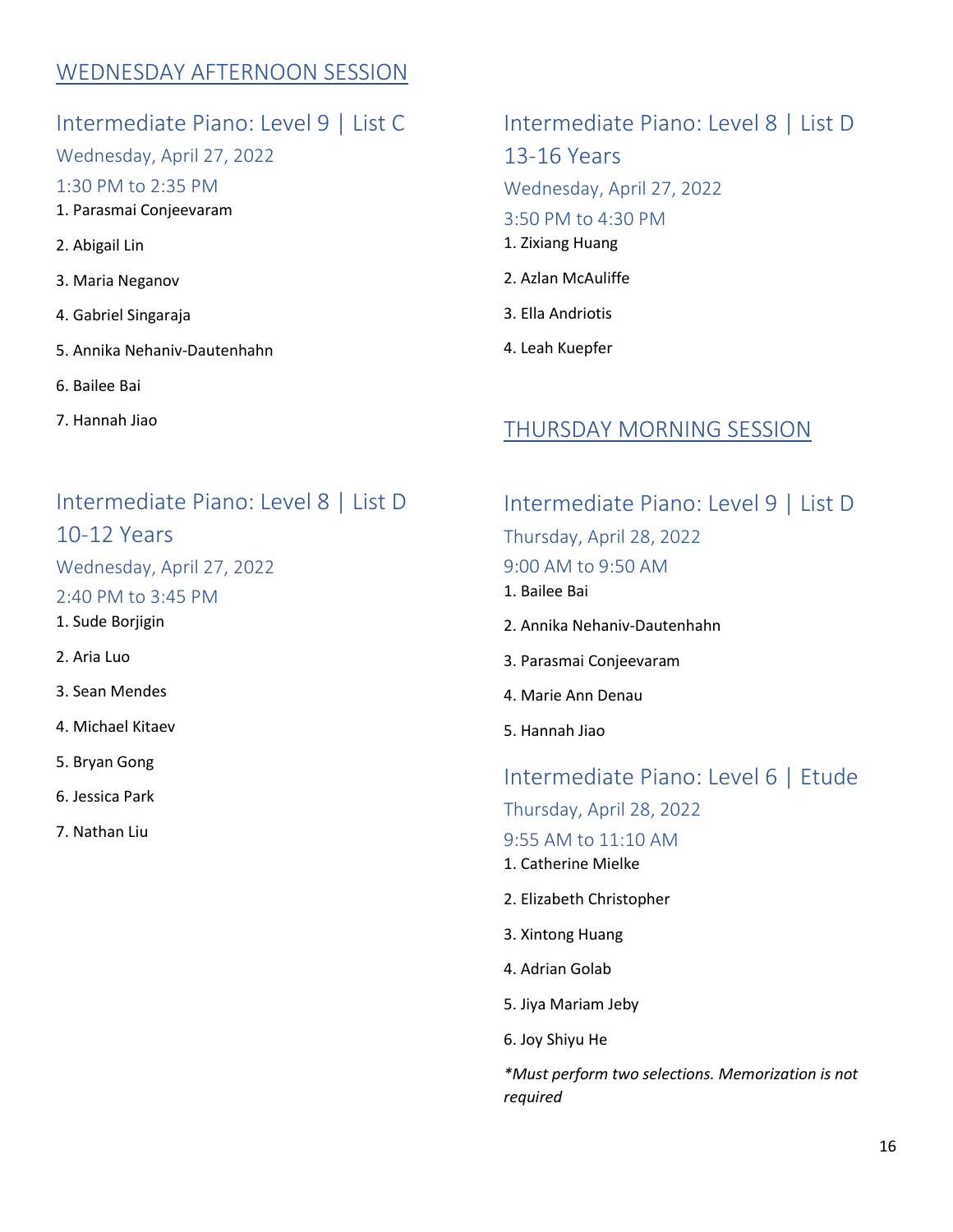#### Intermediate Piano: Level 7 | Etude

Thursday, April 28, 2022

#### 11:15 AM to 11:55 AM

1. Aileen Gao

2. Qihao (Henry) Li

3. Evan Brian Thiessen

*\*Must perform two selections. Memorization is not required*

#### THURSDAY AFTERNOON SESSION

## Intermediate Piano: Level 8 | Etude Thursday, April 28, 2022 1:30 PM to 2:45 PM

1. Sebastian Hamper Addis

- 2. Nathan Liu
- 3. Aria Luo
- 4. Leah Kuepfer
- 5. Zixiang Huang
- 6. Bryan Gong

*\*Must perform two selections. Memorization is not required*

## Intermediate Piano: Level 9 | Etude

#### Thursday, April 28, 2022

#### 2:50 PM to 3:30 PM

- 1. Bailee Bai
- 2. Parasmai Conjeevaram
- 3. Jason Shao

*\*Must perform two selections. Memorization is not required*

## Intermediate Piano: Level 8 | Chopin Thursday, April 28, 2022 3:35 PM to 4:15 PM 1. Zixiang Huang

- 2. Ella Andriotis
- 3. Bryan Gong

#### THURSDAY EVENING SESSION

Intermediate Piano: Level 6 | Piano Concerto Thursday, April 28, 2022 7:00 PM to 7:20 PM 1. Timothy Denau

Intermediate Piano: Level 8 | Recital Thursday, April 28, 2022 7:20 PM to 7:35 PM 1. Sebastian Hamper Addis

#### Intermediate Piano: Level 9 | Recital Thursday, April 28, 2022 7:35 PM to 7:55 PM 1. Marie Ann Denau

#### Intermediate Piano: Level 6 | Canadian Thursday, April 28, 2022 7:55 PM to 8:10 PM 1. Timothy Denau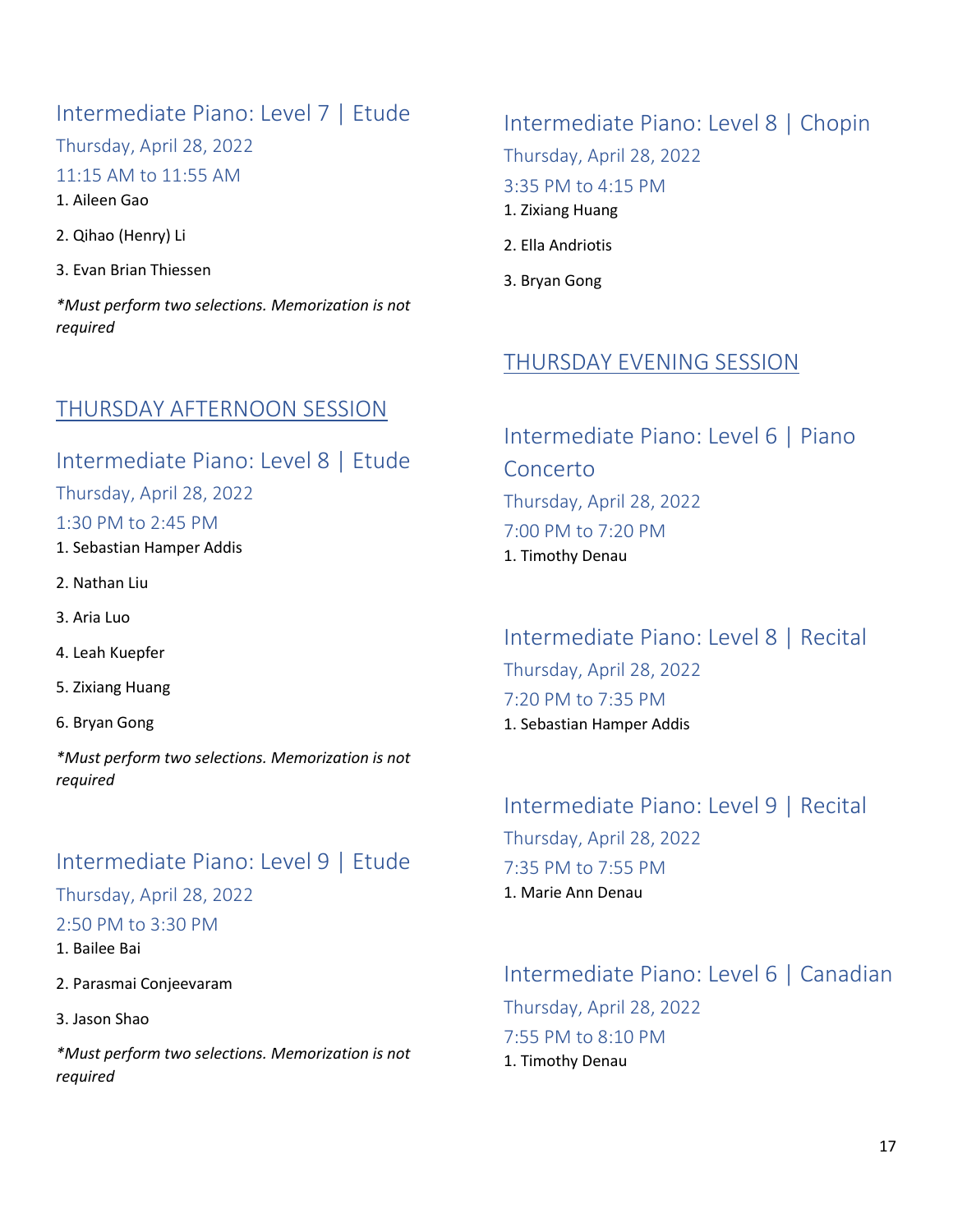Intermediate Piano: Level 8 | Canadian Thursday, April 28, 2022 8:10 PM to 8:25 PM 1. Bryan Gong

Intermediate Piano: Level 9 | Canadian Thursday, April 28, 2022 8:25 PM to 8:50 PM 1. Jason Shao

2. Marie Ann Denau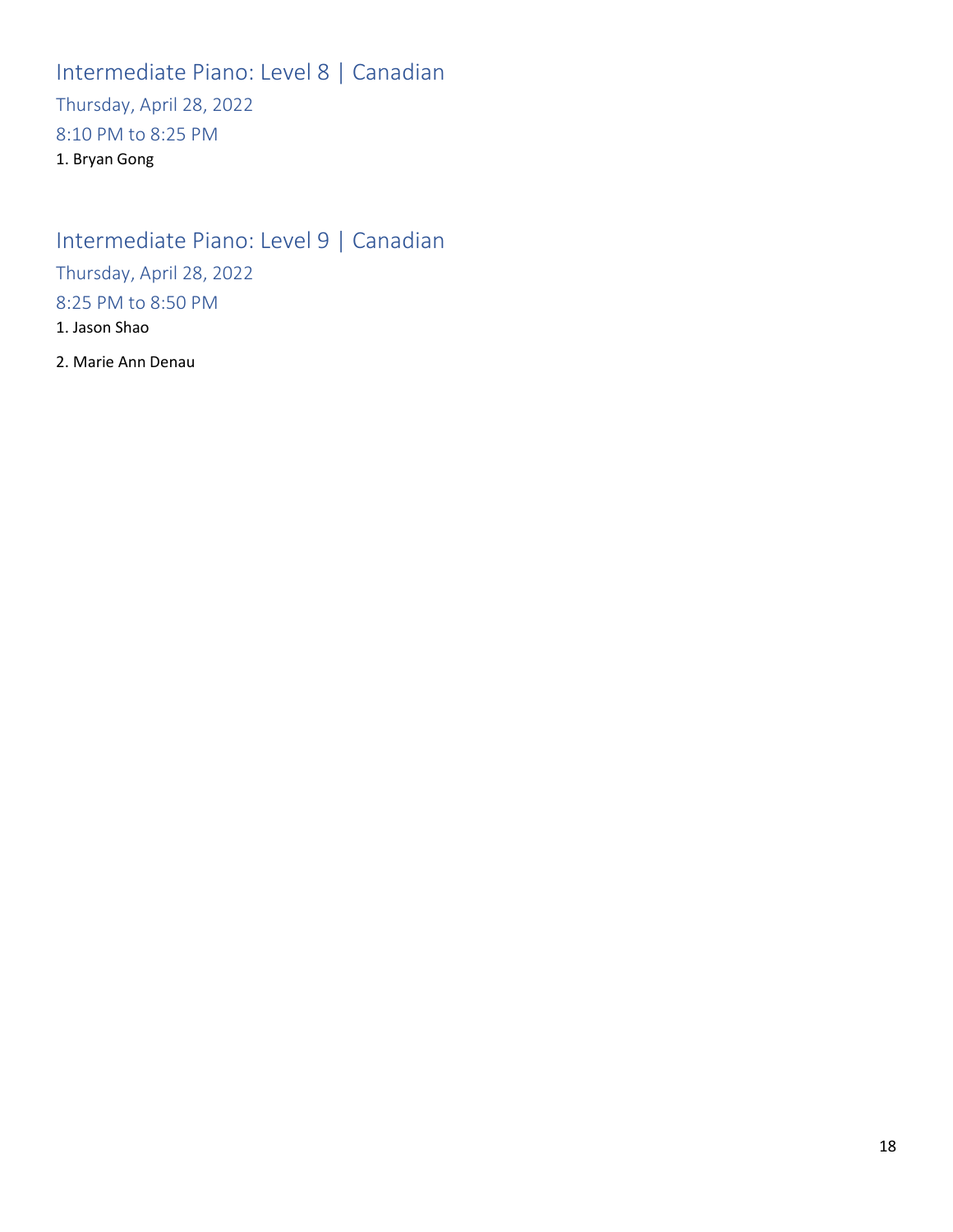# Senior Piano: Levels 10- Diploma

*Adjudicator: Douglas Nemish Monday, April 25th to Saturday April 30th, 2022*

*\*Memorization is required except for Level 10 Etude classes*

#### MONDAY MORNING SESSION

Senior Piano: Level 10 | List A Monday, April 25, 2022 9:00 AM to 10:25 AM 1. Anthony Vu 2. Jesse Jiexi He 3. Kohei Ariizumi 4. Matthew Liu 5. Angela Liang

Senior Piano: Diploma | List A 10-14 Years Monday, April 25, 2022 10:30 AM to 12:00 PM 1. Theola Ho

2. Angel Qiu

3. Andrew Ye

4. Andy Yu

5. Derek Gou

#### MONDAY AFTERNOON SESSION

Senior Piano: Diploma | List A 15-18 Years Monday, April 25, 2022 1:30 PM to 3:00 PM 1. Sofia Babapulle 2. Bryson Ji-Yen Cheng 3. Paris Cai 4. Justin Tang 5. Sam Domzella

Senior Piano: Post-Diploma | List A Monday, April 25, 2022 3:05 PM to 3:25 PM 1. Brendan Wong

Senior Piano: Level 10 | List C Monday, April 25, 2022 3:30 PM to 4:30 PM 1. Anthony Vu 2. Matthew Liu

- 3. Jesse Jiexi He
- 4. Victor Jiao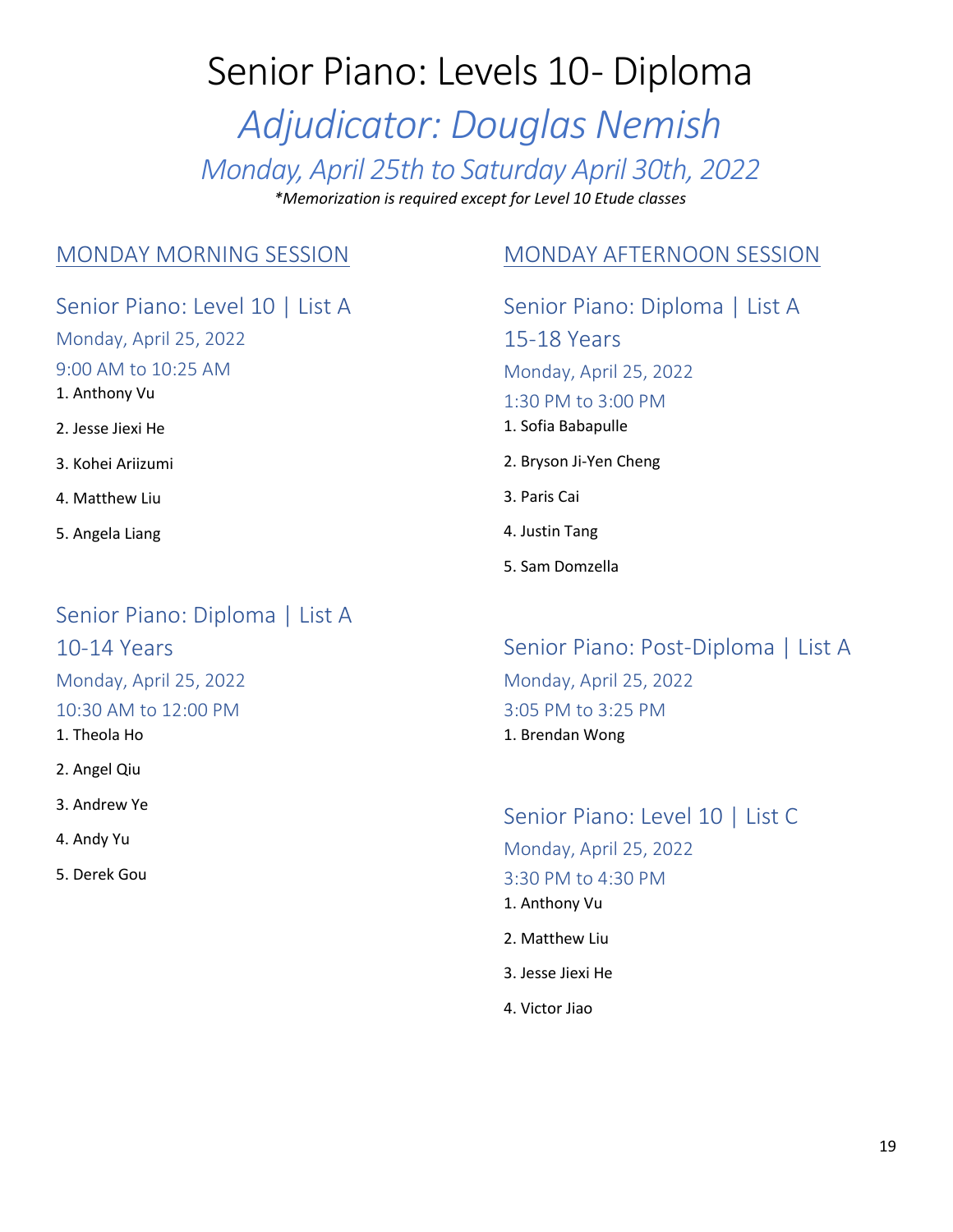#### MONDAY EVENING SESSION

Senior Piano: Diploma | List B 10-14 Years Monday, April 25, 2022 7:00 PM to 9:00 PM 1. Andrew Ye 2. Angel Qiu 3. Theola Ho

4. Kevin Park

#### TUESDAY MORNING SESSION

Senior Piano: Diploma | List B 15-18 Years Tuesday, April 26, 2022 9:00 AM to 11:30 AM 1. Paris Cai 2. Sofia Babapulle 3. Justin Tang 4. Sam Domzella 5. Jin Lee

#### TUESDAY AFTERNOON SESSION

Senior Piano: Level 10 | List B

Tuesday, April 26, 2022

2:00 PM to 3:40 PM

1. Jesse Jiexi He

2. Angela Liang

3. Anthony Vu

4. Matthew Liu

5. Eric Li

Senior Piano: Diploma | List C 16-18 Years Tuesday, April 26, 2022 3:45 PM to 5:00 PM 1. Sofia Babapulle 2. Bryson Ji-Yen Cheng

- 3. Paris Cai
- 4. Sam Domzella

#### WEDNESDAY MORNING SESSION

Senior Piano: Diploma | List C 10-15 Years Wednesday, April 27, 2022 9:00 AM to 10:55 AM 1. Theola Ho 2. Artem Zhukov 3. Kevin Park 4. Justin Tang 5. Andrew Ye 6. Angel Qiu

Senior Piano: Post-Diploma | List C Wednesday, April 27, 2022 11:00 AM to 12:00 PM

- 1. Phoebe Lin
- 2. Brendan Wong
- 3. Yitong Wan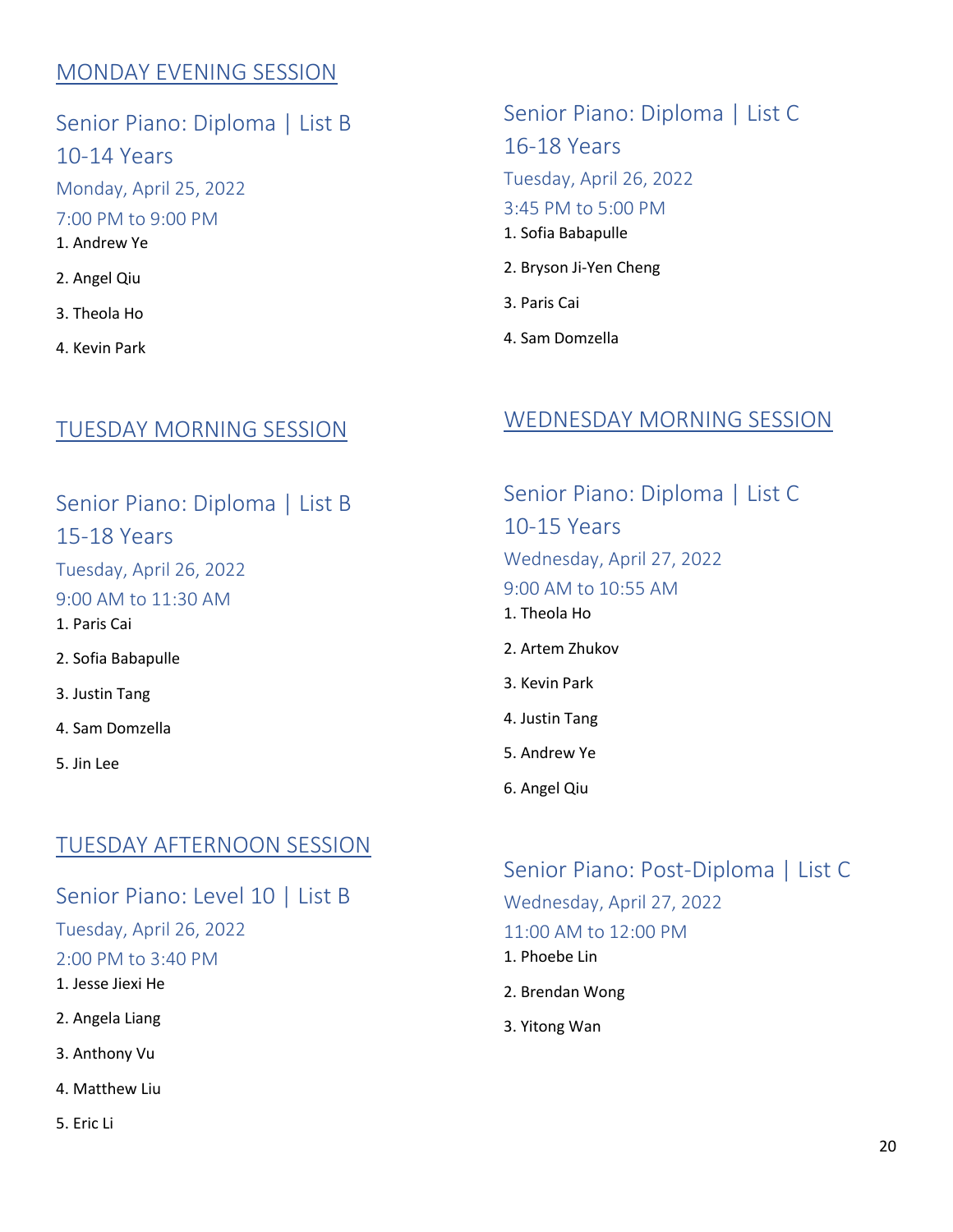#### WEDNESDAY AFTERNOON SESSION

Senior Piano: Level 10 | List D 12-13 Years Wednesday, April 27, 2022 1:30 PM to 2:35 PM 1. Angela Qi 2. Jaelen Chen 3. Anthony Vu 4. Angela Liang

5. Jesse Jiexi He

#### Senior Piano: Level 10 | List D

15 Years Wednesday, April 27, 2022 2:40 PM to 3:05 PM

1. Gabriel Singaraja

2. Kohei Ariizumi

## Senior Piano: Diploma | List D 10-14 Years

Wednesday, April 27, 2022 3:10 PM to 4:30 PM 1. Theola Ho

2. Andrew Ye

3. Solomon Chung

4. Yifan Lin

5. Jerry Chen

#### WEDNESDAY EVENING SESSION

Senior Piano: Diploma | List D 17-18 Years Wednesday, April 27, 2022 7:00 PM to 7:45 PM 1. Bryson Ji-Yen Cheng 2. Sam Domzella

3. Phoebe Lin

#### Senior Piano: Level 10 | Recital

Wednesday, April 27, 2022 7:50 PM to 8:05 PM 1. Anthony Vu

#### Senior Piano: Diploma | Canadian Wednesday, April 27, 2022 8:10 PM to 8:30 PM 1. Phoebe Lin

#### THURSDAY MORNING SESSION

Senior Piano: Level 10 | List E Thursday, April 28, 2022 9:00 AM to 10:15 AM 1. Anar Moosa 2. Jesse Jiexi He

- 3. Cindy Yu
- 4. Kohei Ariizumi
- 5. Maria Neganov
- 6. Russell Forbes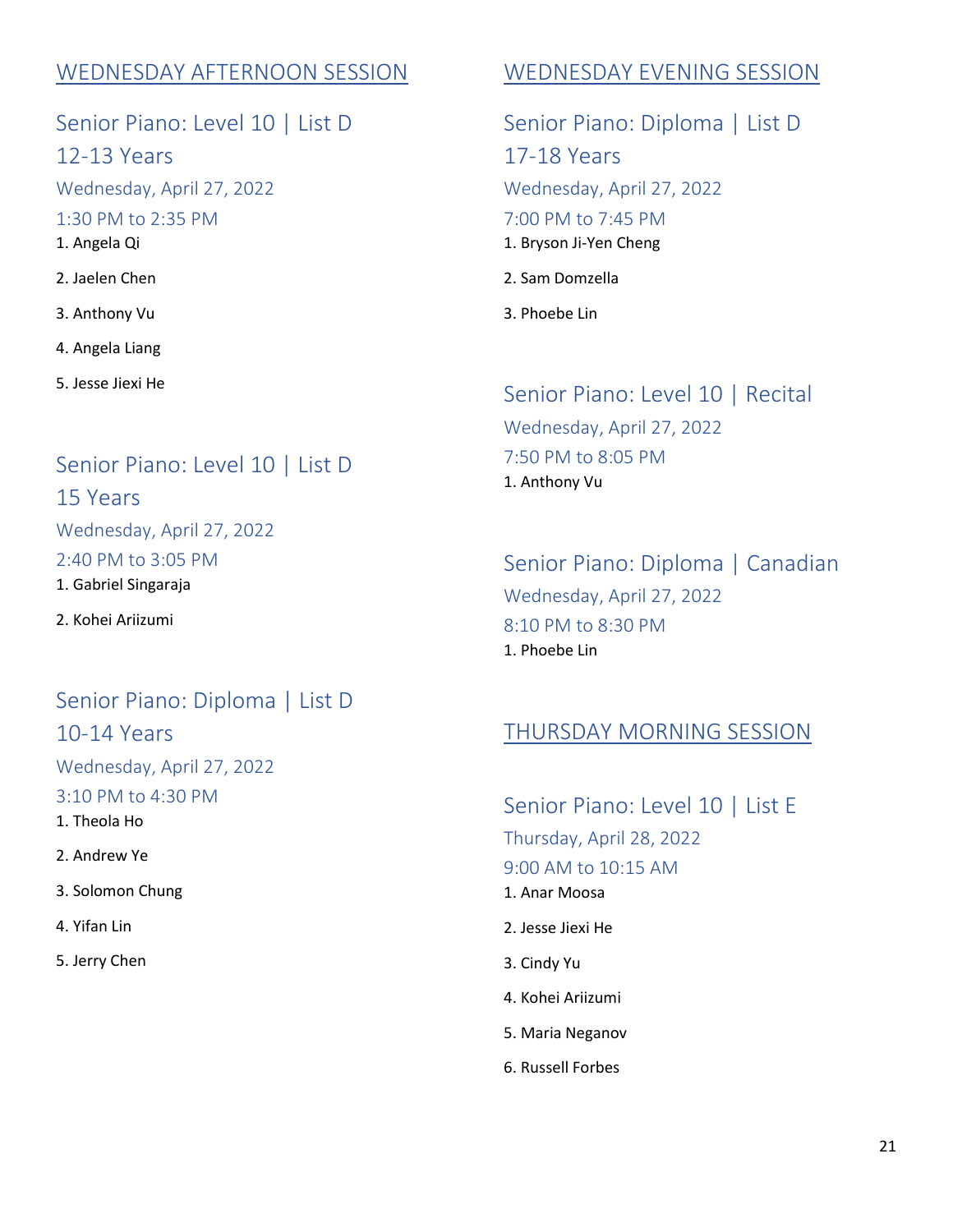#### Senior Piano: Diploma | List E

Thursday, April 28, 2022

10:20 AM to 11:35 AM

1. Bryson Ji-Yen Cheng

- 2. Sam Domzella
- 3. Andrew Ye
- 4. Derek Gou
- 5. Theola Ho

### THURSDAY AFTERNOON SESSION

Senior Piano: Level 10 | Etude

Thursday, April 28, 2022

#### 2:00 PM to 3:10 PM

1. Victor Jiao

- 2. Jesse Jiexi He
- 3. Matthew Liu
- 4. Eric Li

*\*Must perform two selections. Memorization is not required*

## Senior Piano: Diploma | Etude | 10-14

#### Years

Thursday, April 28, 2022

3:15 PM to 5:00 PM

- 1. Andy Yu
- 2. Theola Ho
- 3. Andrew Ye
- 4. Kevin Park
- 5. Derek Gou
- 6. Jerry Chen

*\*One selection. Memorization is required*

#### FRIDAY MORNING SESSION

Senior Piano: Diploma | Etude 15-18 Years Friday, April 29, 2022 9:00 AM to 9:55 AM 1. Yinuo Lin 2. Sam Domzella 3. Phoebe Lin

*\*One selection. Memorization is required*

## Senior Piano: Post-Diploma | Etude Friday, April 29, 2022 10:00 AM to 10:20 AM 1. Brendan Wong

*\*One selection. Memorization is required*

Senior Piano: Level 10 | Chopin Friday, April 29, 2022 10:25 AM to 12:00 AM 1. Cindy Yu

- 2. Angela Liang
- 3. Russell Forbes
- 4. Kohei Ariizumi
- 5. Jaelen Chen
- 6. Zixiang (Terry) Huang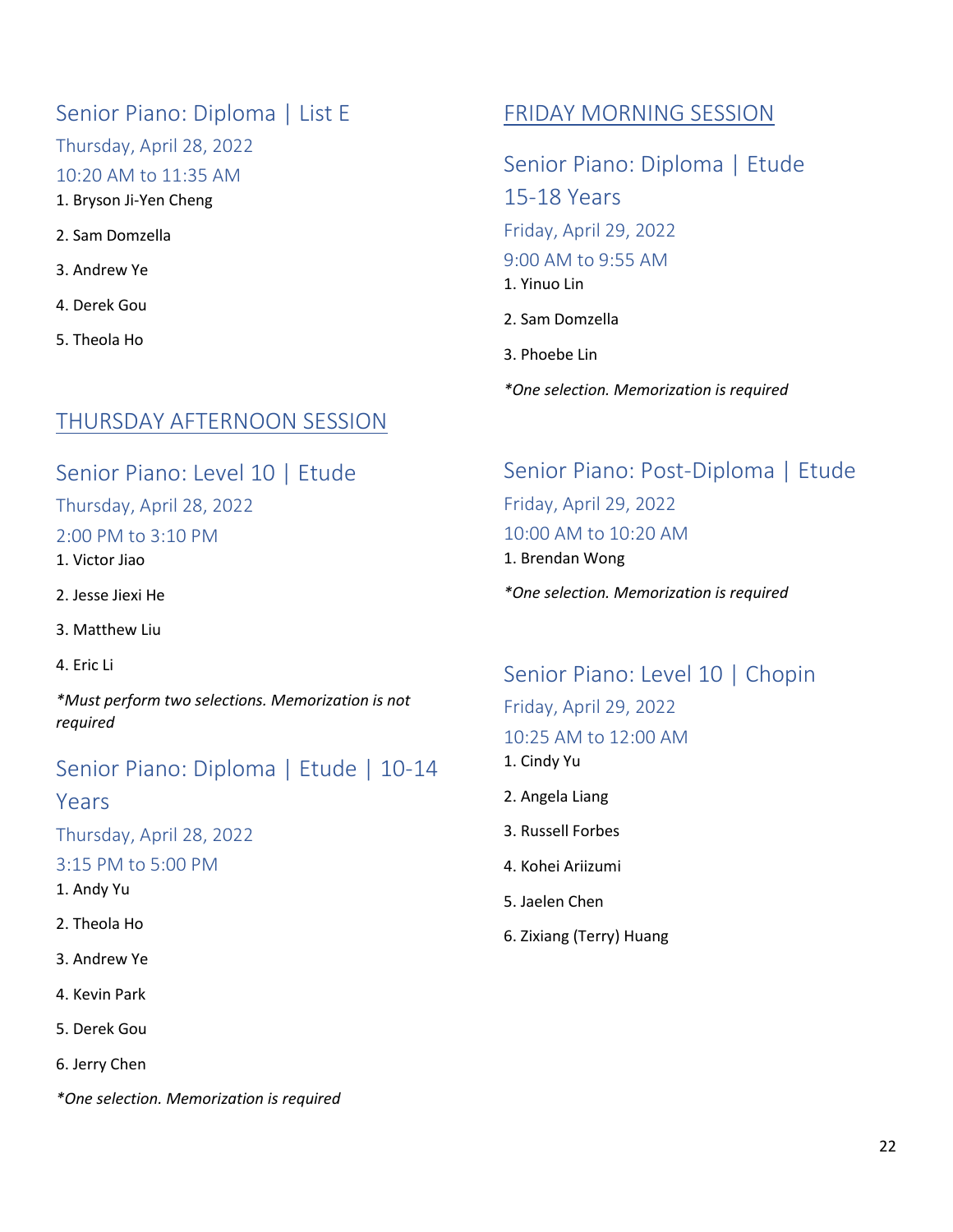#### FRIDAY AFTERNOON SESSION

Senior Piano: Diploma | Chopin 12-14 Years Friday, April 29, 2022 2:00 PM to 3:35 PM 1. Derek Gou

2. Yifan Lin

3. Bill Vu

4. Solomon Chung

5. Andy Yu

Senior Piano: Diploma | Chopin 15-18 Years Friday, April 29, 2022 3:40 PM to 4:20 PM 1. Jin Lee 2. Sam Domzella

Senior Piano: Post-Diploma | Chopin Friday, April 29, 2022 4:25 PM to 4:45 PM 1. Yitong Wan

#### SATURDAY MORNING SESSION

Senior Piano: Level 10 | Piano Concerto Saturday, April 30, 2022 9:00 AM to 9:55 AM 1. Anthony Vu 2. Jesse Jiexi He

Senior Piano: Diploma | Piano Concerto Saturday, April 30, 2022 10:00 AM to 10:30 AM 1. Sam Domzella

Senior Piano: Post-Diploma | Piano Concerto Saturday, April 30, 2022 10:30 AM to 11:00 PM 1. Yitong Wan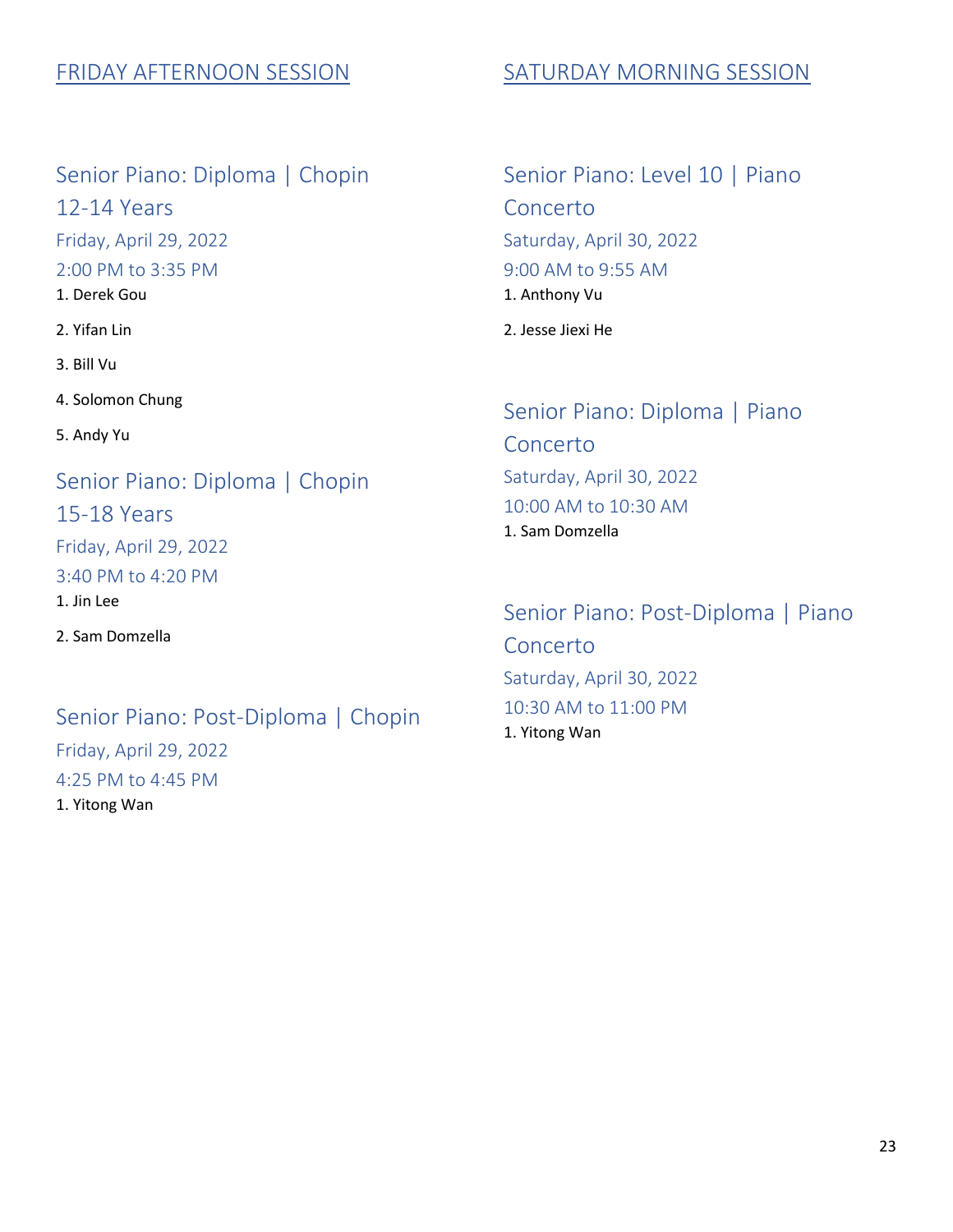#### SATURDAY AFTERNOON SESSION

Senior Piano: Diploma | Recital Saturday, April 30, 2022 2:00 PM to 2:40 PM 1. Bill Vu

2. Sam Domzella

Piano Ensemble: Duet | Senior 11-13 Years Saturday, April 30, 2022 2:45 PM to 3:15 PM 1. Timothy Denau and Marie Ann Denau 2. Jerry Chen and Jaelen Chen

## Piano Ensemble: Duet | Senior

14-17 Years

Saturday, April 30, 2022

#### 3:20 PM to 4:35 PM

- 1. Maria Neganov and Julia Neganov
- 2. Kevin Park and Solomon Chung
- 3. Sofia Babapulle and Kira Schlei
- 4. Brianna Liang and Chelsea Liang
- 5. Angela Lee and Alice Lee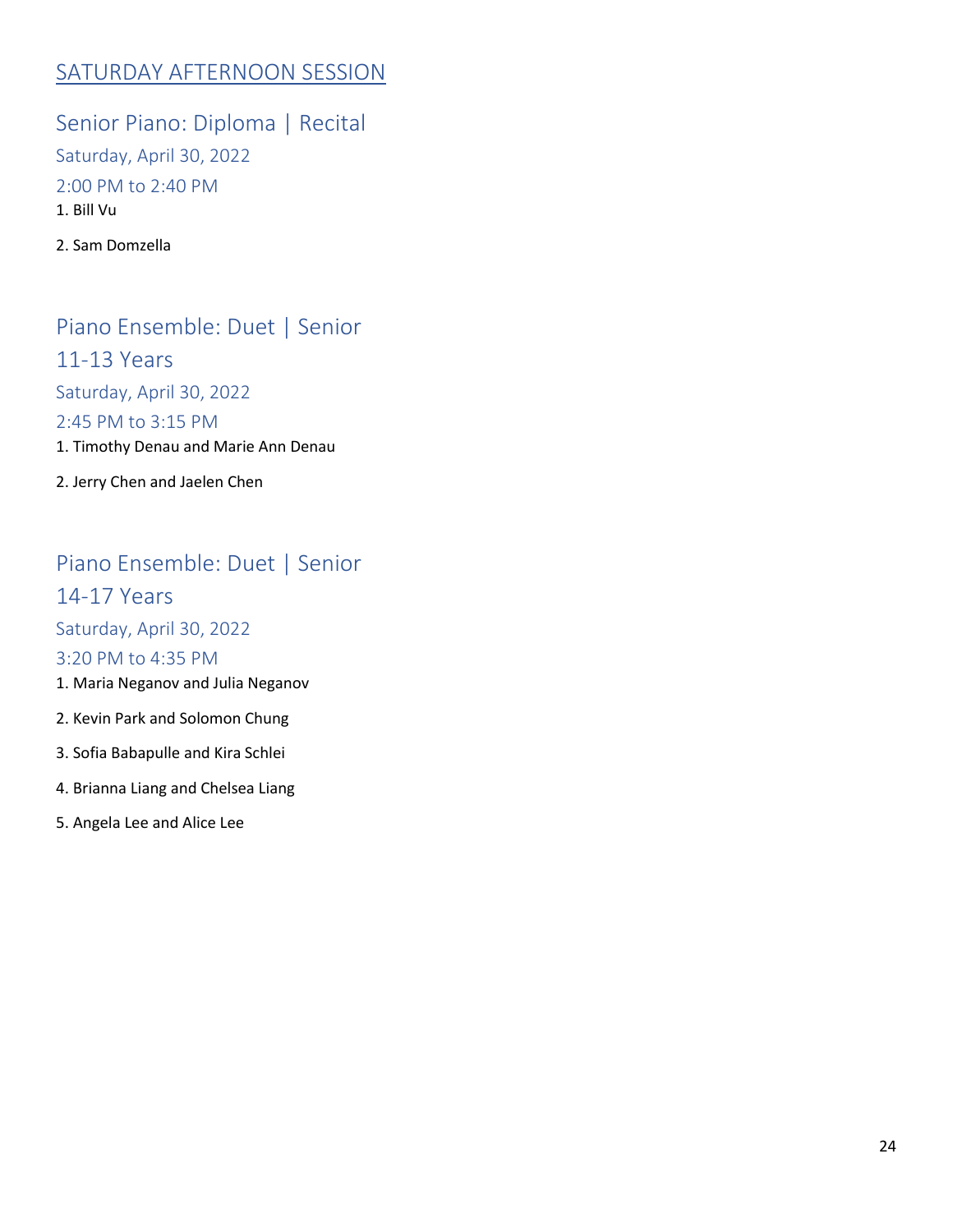# Strings: Cello *Adjudicator: Erika Neilsen Friday April 29th , 2022 \*Memorization is required except for Etude classes*

#### FRIDAY MORNING SESSION

Cello: Level 6 | List A Friday, April 29, 2022 9:00 AM to 9:10 AM 1. Maximilian Wong

Cello: Level 7 | List A

Friday, April 29, 2022

9:10 AM to 9:40 AM 1. Maximilian Wong

2. Yisong Wan

3. Olivier Joyce

Cello: Diploma | List A Friday, April 29, 2022 9:45 AM to 10:05 AM 1. Ethan Hyo Jeon

Cello: Post-Diploma | List A Friday, April 29, 2022 10:05 AM to 10:25 AM 1. Yitong Wan

Cello: Level 6 | List B Friday, April 29, 2022 10:30 AM to 12:00 AM 1. Neha Banerjee

2. Maximilian Wong

Cello: Level 7 | List B Friday, April 29, 2022 11:00 AM to 11:15 AM 1. Yisong Wan

Cello: Post-Diploma | List B Friday, April 29, 2022 11:20 AM to 11:50 AM 1. Yitong Wan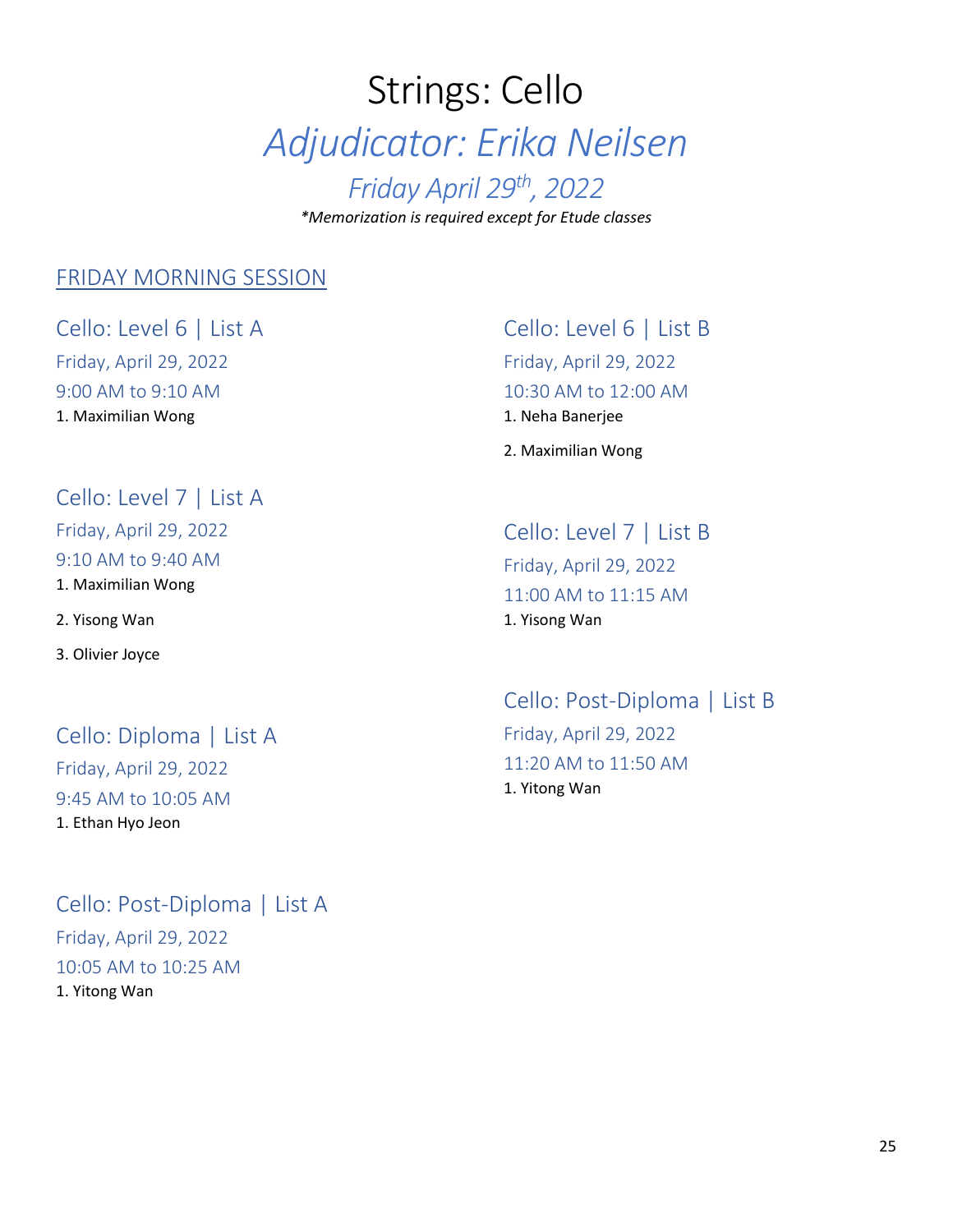#### FRIDAY AFTERNOON SESSION

Cello: Level 7 | List C Friday, April 29, 2022 1:30 PM to 1:40 PM 1. Yisong Wan

#### Cello: Diploma | List C Friday, April 29, 2022 1:45 PM to 2:05 PM 1. Ethan Hyo Jeon

Cello: Post-Diploma | List C Friday, April 29, 2022 2:05 PM to 2:25 PM 1. Yitong Wan

Cello: Post-Diploma | List D Friday, April 29, 2022 2:25 PM to 2:45 PM 1. Yitong Wan

## Cello: Non-Competitive Class | Solo Friday, April 29, 2022 2:50 PM to 3:00 PM 1. Debbie Bumbulis

*\*Non-competitive Class: Participants receive written comments and a participant ribbon. No mark awarded.*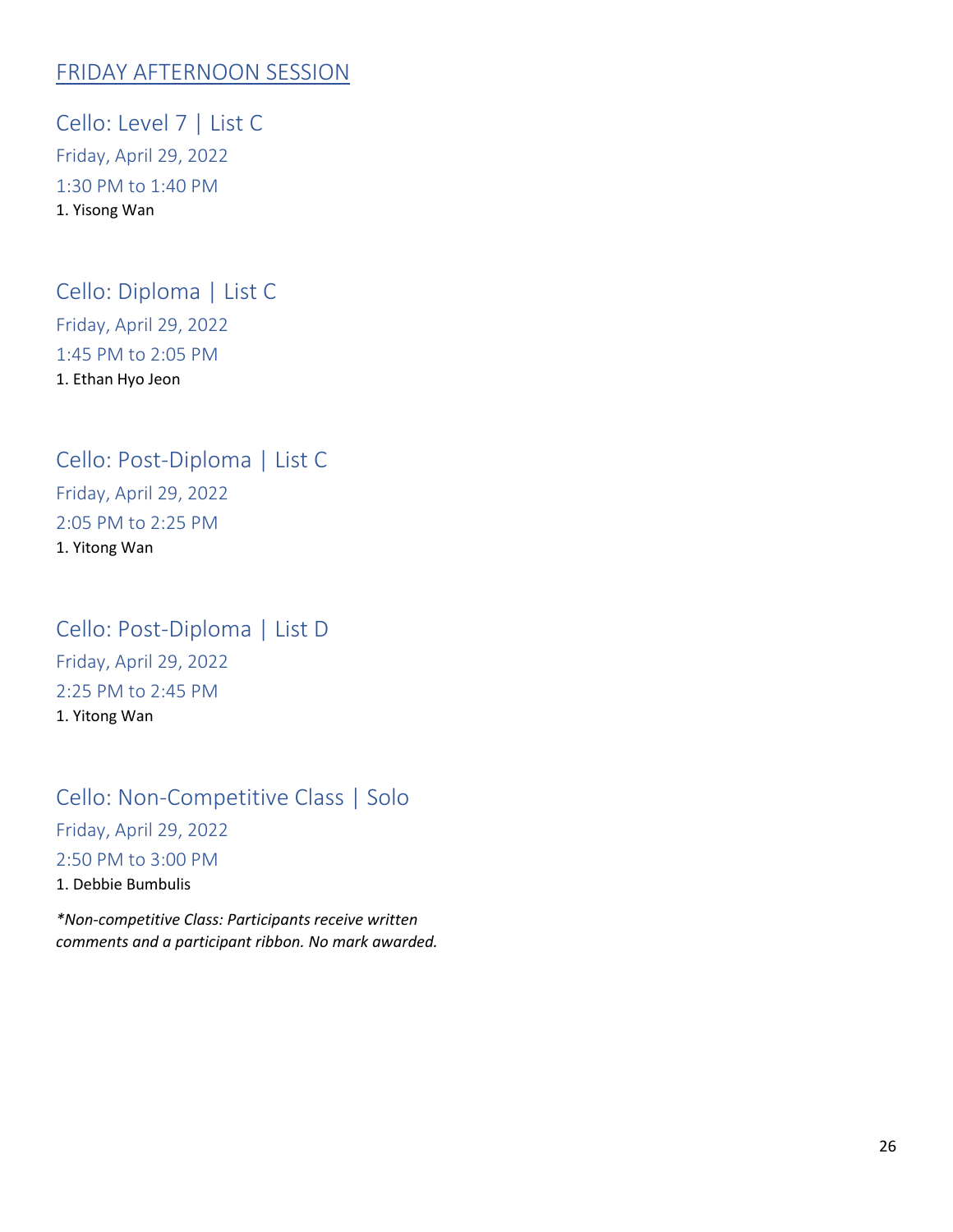# Suzuki Strings & Family Ensembles *Adjudicator: Mikela Witjes*

## *Friday April 29th, 2022*

*\*Non-Competitive Classes: Participants receive written comments and a participant ribbon. No marks awarded.*

#### FRIDAY AFTERNOON SESSION

## Suzuki Strings: Suzuki | Level 1 Friday, April 29, 2022 1:30 PM to 1:45 PM 1. Étienne Joyce

2. Alexandre (Xandre) Schirm

#### Suzuki Strings: Suzuki | Level 2

Friday, April 29, 2022

1:50 PM to 2:15 PM

1. Gabrielle Joyce

2. Andrea Tadic

3. Keeva Lackner

#### Suzuki Strings: Suzuki | Level 3

Friday, April 29, 2022

2:20 PM to 2:50 PM

1. Leah Kuepfer

2. Leah Zegers

3. Victor Pham

4. Aaron Yin

## Suzuki Strings: Suzuki | Level 4 Friday, April 29, 2022 2:55 PM to 3:10 PM 1. Lilia Biswas

2. Florence Huang

#### Non-Competitive Class | Violin Solo Friday, April 29, 2022 3:15 PM to 3:25 PM 1. Heike Winter

Strings: Chamber Music | Family Ensemble Friday, April 29, 2022 3:30 PM to 4:10 PM 1. Joyce Family

2. Shuborno Biswas and Lilia Biswas

3. Sophie and Lilia Biswas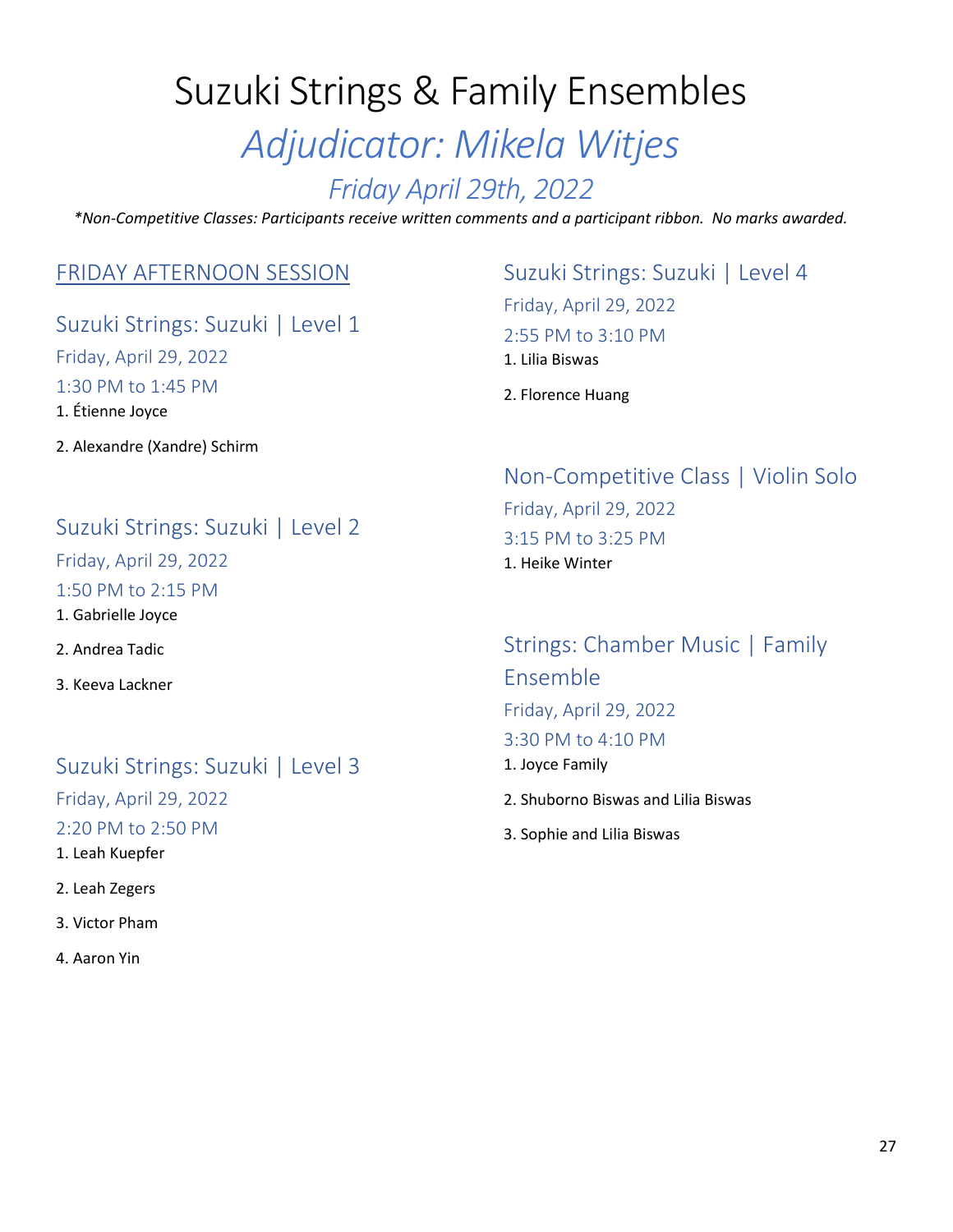# Strings: Violin & Viola *Adjudicator: Angel Wang Friday April 29th to Saturday April 30th, 2022 \*Memorization is required except for Etude classes*

#### FRIDAY MORNING SESSION

Violin & Viola: Level 3 | List A Friday, April 29, 2022 9:00 AM to 9:10 AM 1. Maggie Shen

#### Violin & Viola: Level 4 | List A Friday, April 29, 2022 9:10 AM to 9:20 AM 1. Jesse Capling

#### Violin & Viola: Level 5 | List A

Friday, April 29, 2022 9:20 AM to 9:45 AM 1. Cailyn Huang

2. Joy Shiyu He

3. Kelly ZeChuan Lu

#### Violin & Viola: Level 6 | List A

Friday, April 29, 2022 9:50 AM to 10:25 AM

1. Angela Jiayu You

- 2. Joy Shiyu He
- 3. Seung Whan Song

4. Lilia Biswas

#### Violin & Viola: Level 7 | List A Friday, April 29, 2022 10:30 AM to 11:00 AM 1. Hannie Hipel

2. Jesse Jiexi He

## Violin & Viola: Level 8 | List A Friday, April 29, 2022

#### 11:05 AM to 12:00 PM

- 1. Takumi Yajima
- 2. Emma Keppel-Jones
- 3. Michael Kitaev
- 4. Sebastian Hamper Addis

#### FRIDAY AFTERNOON SESSION

Violin & Viola: Level 9 | List A Friday, April 29, 2022 1:30 PM to 2:15 PM 1. Aftab Jamal

2. Bella Hassen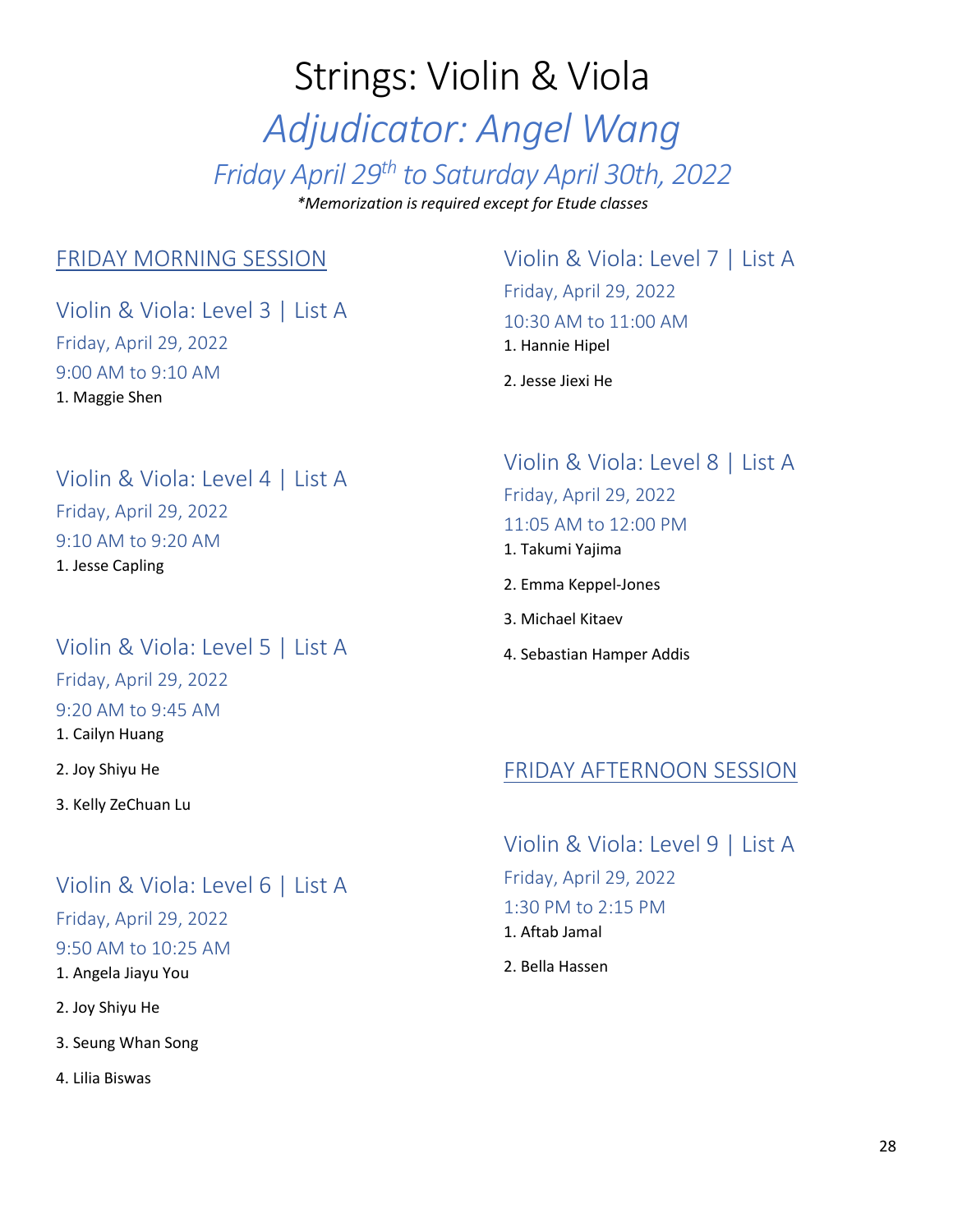Violin & Viola: Level 10 | List A Friday, April 29, 2022

2:15 PM to 3:00 PM

1. Lauren Da-Hyun Lee

2. Kasumi Yajima

#### Violin & Viola: Level 4 | List B Friday, April 29, 2022 3:05 PM to 3:15 PM 1. Ruby Gowing

#### Violin & Viola: Level 6 | List B

Friday, April 29, 2022

3:15 PM to 3:40 PM

1. Seung Whan Song

2. Aadrika Bhakt

## Violin & Viola: Level 7 | List B Friday, April 29, 2022 3:40 PM to 3:55 PM 1. Sam Wong

## Violin & Viola: Level 8 | List B Friday, April 29, 2022 3:55 PM to 4:30 PM

1. Michael Kitaev

2. Emma Keppel-Jones

3. Sebastian Hamper Addis

### FRIDAY EVENING SESSION

Violin & Viola: Level 5 | List C Friday, April 29, 2022 7:00 PM to 7:25 PM 1. Murasaki Matsutani 2. Joy Shiyu He

3. Kelly ZeChuan Lu

## Violin & Viola: Level 6 | List C Friday, April 29, 2022 7:30 PM to 7:50 PM 1. Seung Whan Song

2. Selina Yin

## Violin & Viola: Level 7 | List C Friday, April 29, 2022

7:55 PM to 8:15 PM

1. Sam Wong

2. Jesse Jiexi He

## Violin & Viola: Level 8 | List C Friday, April 29, 2022 8:15 PM to 8:45 PM 1. Takumi Yajima

- 2. Emma Keppel-Jones
- 3. Michael Kitaev

Violin & Viola: Level 9 | List C Friday, April 29, 2022 8:50 PM to 9:00 PM 1. Aftab Jamal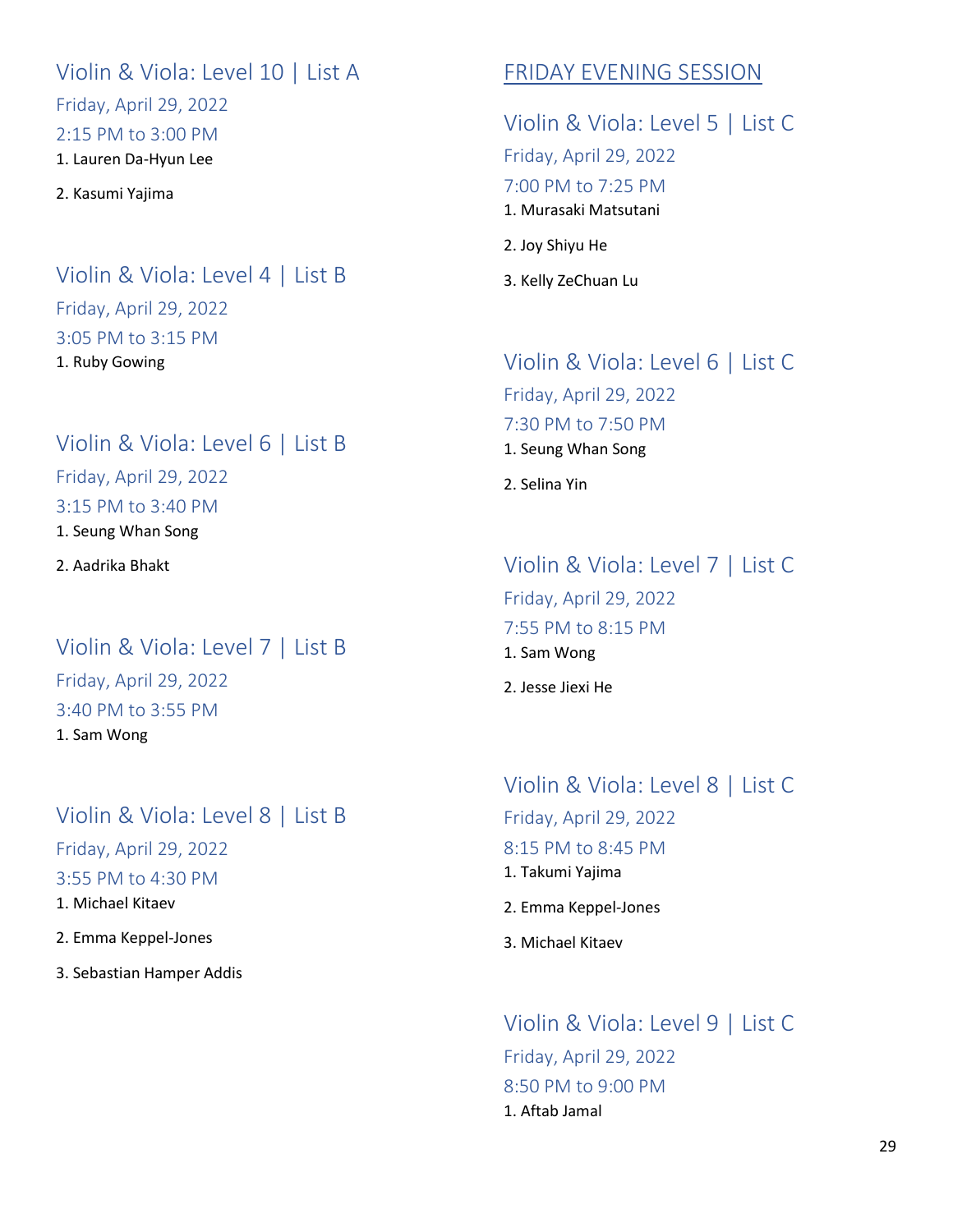#### SATURDAY MORNING SESSION

Violin & Viola: Level 10 | List C Saturday, April 30, 2022 9:00 AM to 9:30 AM 1. Kasumi Yajima

2. Lauren Da-Hyun Lee

#### Violin & Viola: Level 8 | List D

Saturday, April 30, 2022

9:35 AM to 10:05 PM

1. Michael Kitaev

2. Sam Wong

3. Murasaki Matsutani

#### Violin & Viola: Level 9 | List D

Saturday, April 30, 2022 10:10 AM to 10:30 AM 1. Aftab Jamal

2. Bella Hassen

#### Violin & Viola: Level 10 | List D Saturday, April 30, 2022 10:35 AM to 11:20 AM 1. Lauren Da-Hyun Lee

2. Kasumi Yajima

3. Amelia Osborne

Violin & Viola: Level 5 | Etude Saturday, April 30, 2022 11:25 AM to 11:35 AM 1. Kelly ZeChuan Lu

*\*Must perform two selections. Memorization is not required*

Violin & Viola: Level 7 | Etude Saturday, April 30, 2022 11:35 AM to 11:45 AM 1. Sam Wong *\*One Selection. Memorization is not required*

Strings: Chamber Music | Duet/Duo Saturday, April 30, 2022 11:45 AM to 12:00 PM 1. Joy Shiyu He and Jesse Jiexi He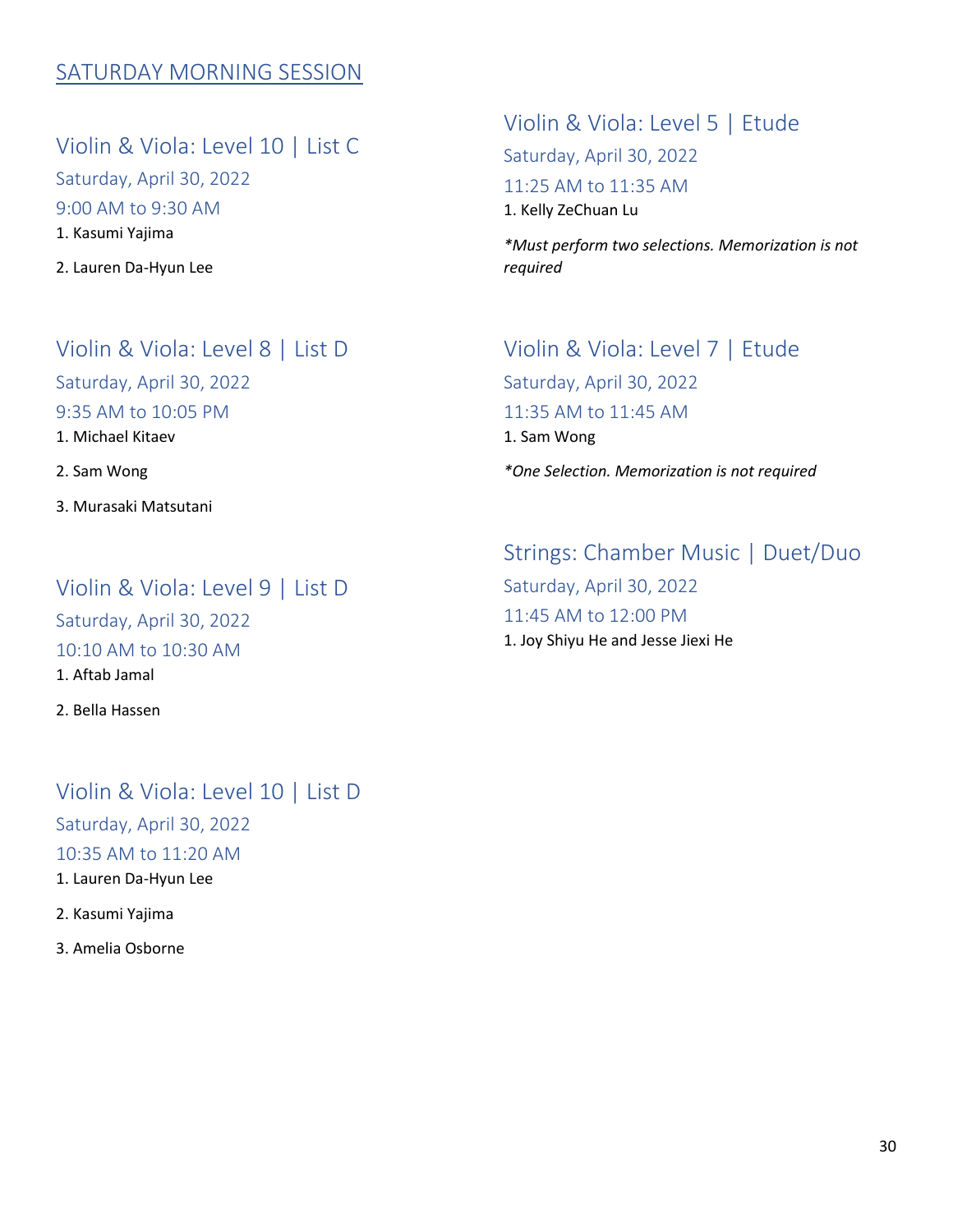# Vocal: Classical *Adjudicator: Chad Louwerse Thursday April 28th, 2022*

*\*Selections must be played with either a live accompanist or a recorded accompaniment. Memorization is required. \*Each age group will be evaluated independently when scheduled in a class of similar levels.*

#### THURSDAY MORNING SESSION

Classical Vocal: Recital | Level 1 Thursday, April 28, 2022 9:00 AM to 9:25 AM 1. Dinaree Sooriyabandara | 8 Years & Under

2. Minuli Sooriyabandara |9-10 Years

#### Classical Vocal: Recital | Level 5

Thursday, April 28, 2022 10:45 AM to 11:15 AM 1. Sean Mendes |11-12 Years

2. Ally Feeney |15-16 Years

#### Classical Vocal: Recital | Level 2

Thursday, April 28, 2022 9:30 AM to 9:45 AM 1. Maria Martha Rowena van Niekerk |11-12 Years

Classical Vocal: Recital | Level 3 Thursday, April 28, 2022 9:45 AM to 10:00 AM 1. Sophie Karigiannis |11-12 Years

#### Classical Vocal: Recital | Level 4

Thursday, April 28, 2022 10:00 AM to 10:40 AM 1. Hayley Muscat |11-12 Years

2. Michaela Saunders |11-12 Years

3. Katy Underwood |13-14 Years

Classical Vocal: Recital | Level 7

Thursday, April 28, 2022 11:20 AM to 11:45 AM 1. Adrienne Enns |15-16 Years

2. John Waterfield |15-16 Years

#### Classical Vocal: Recital | Level 8 Thursday, April 28, 2022 11:45 AM to 12:00 PM 1. Thomas Beech |17-18 Years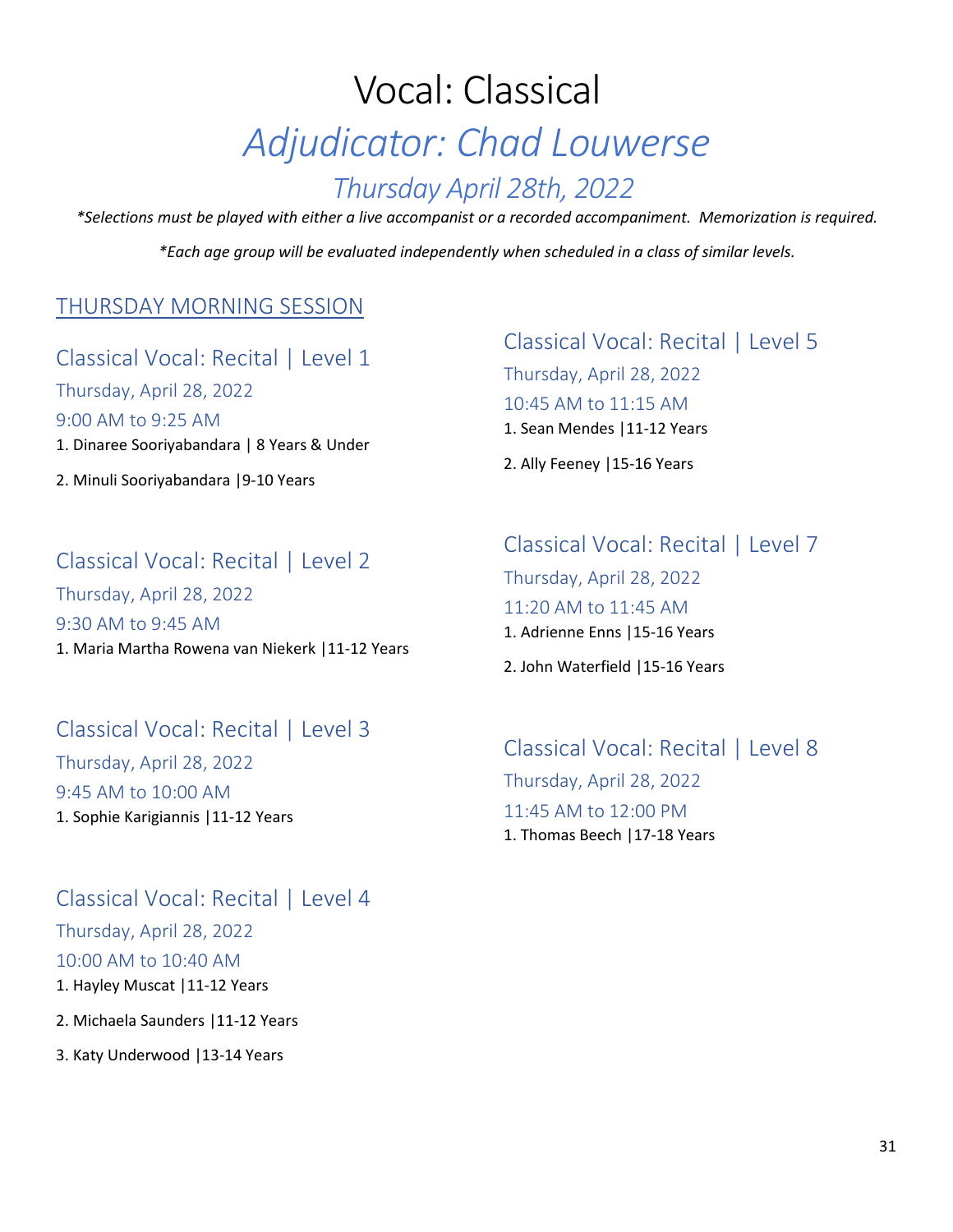#### THURSDAY AFTERNOON SESSION

Classical Vocal: Solo | English 12 & Under Thursday, April 28, 2022 1:30 PM to 1:55 PM 1. Iris Li |8 Years & Under 2. Riona Berbatovci |9-10 Years

3. Isabella Li |11-12 Years

## Classical Vocal: Solo | English 13-16 Years Thursday, April 28, 2022 2:00 PM to 2:30 PM 1. Emily Bechtel |13-14 Years

2. Aishee Roychowdhury |13-14 Years

3. Kiana Sparks-Montemayor |15-16 Years

4. Rivi Friedman |15-16 Years

#### Classical Vocal: Solo | French

13-16 Years Thursday, April 28, 2022 2:35 PM to 3:25 PM 1. Elizabeth Bechtel |13-14 Years

2. Kiana Sparks-Montemayor |15-16 Years

3. Ella Way |15-16 Years

4. Kate Arden |15-16 Years

5. Holly Sostaric-Higgins |15-16 Years

6. Sofie Amélie LeDrew |15-16 Years

# Classical Vocal: Solo | German

13-16 Years

Thursday, April 28, 2022

#### 3:30 PM to 4:00 PM

- 1. Aishee Roychowdhury |13-14 Years
- 2. Chloée Legault |13-14 Years
- 3. Kiana Sparks-Montemayor |15-16 Years
- 4. Rivi Friedman |15-16 Years

## Classical Vocal: Solo | German 19-28 Years Thursday, April 28, 2022 4:05 PM to 4:15 PM 1. Esther Adams

#### THURSDAY EVENING SESSION

Classical Vocal: Solo | Italian 19-28 Years Thursday, April 28, 2022 7:00 PM to 7:20 PM 1. Lydia Kuhl 2. Esther Adams

Classical Vocal: Solo | Other 12 & Under Thursday, April 28, 2022 7:25 PM to 7:45 PM 1. Iris Li | 8 Years & Under

2. Isabella Li |11-12 Years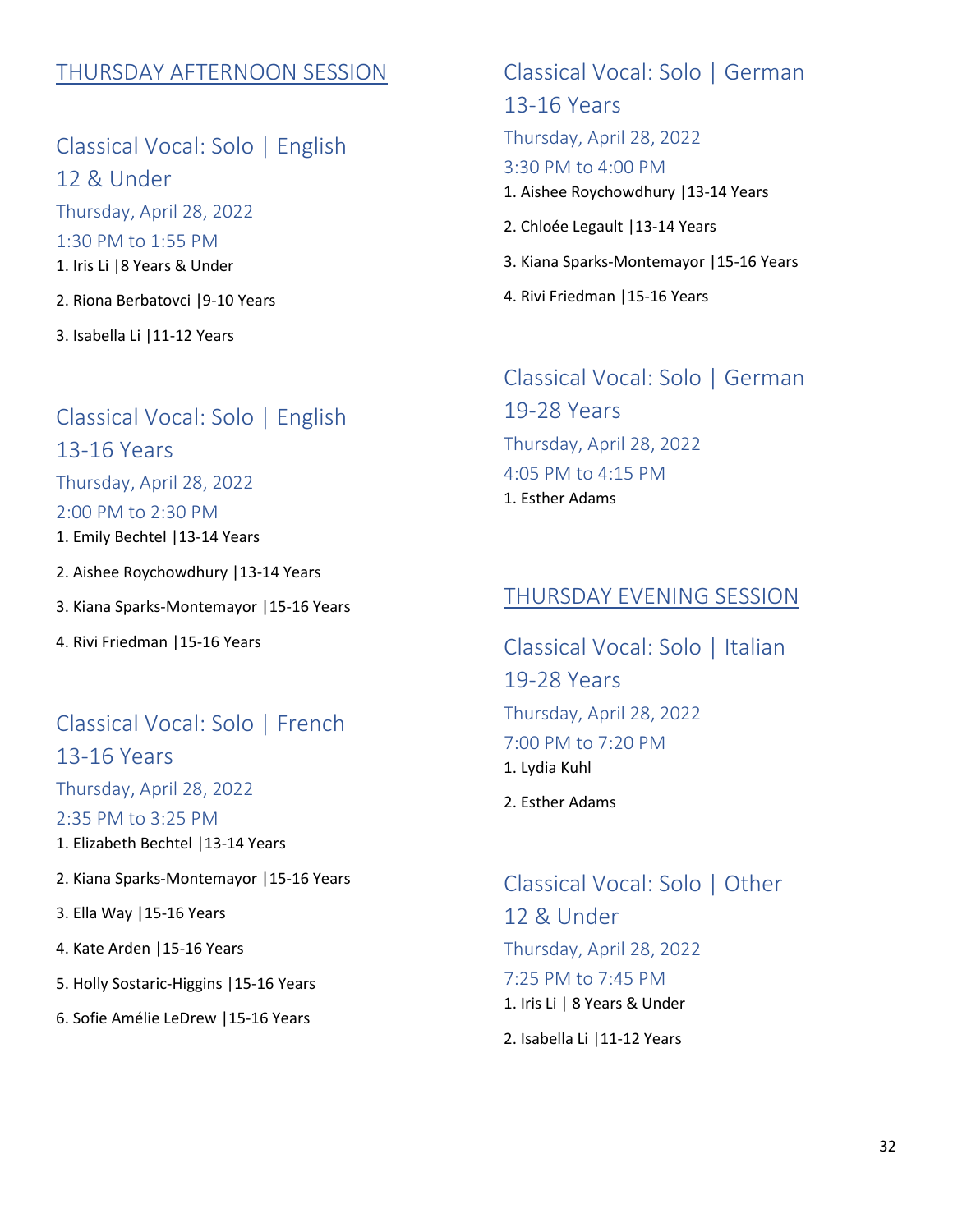Classical Vocal: Solo | Other 15-16 Years Thursday, April 28, 2022 7:50 PM to 8:00 PM 1. Adrienne Enns

## Classical Vocal: Non-Competitive Class Solo

Thursday, April 28, 2022 8:00 PM to 8:10 PM

1. Nicole MacMillan

*\*Non-competitive Class: Participants receive written comments and a participant ribbon. No mark awarded.*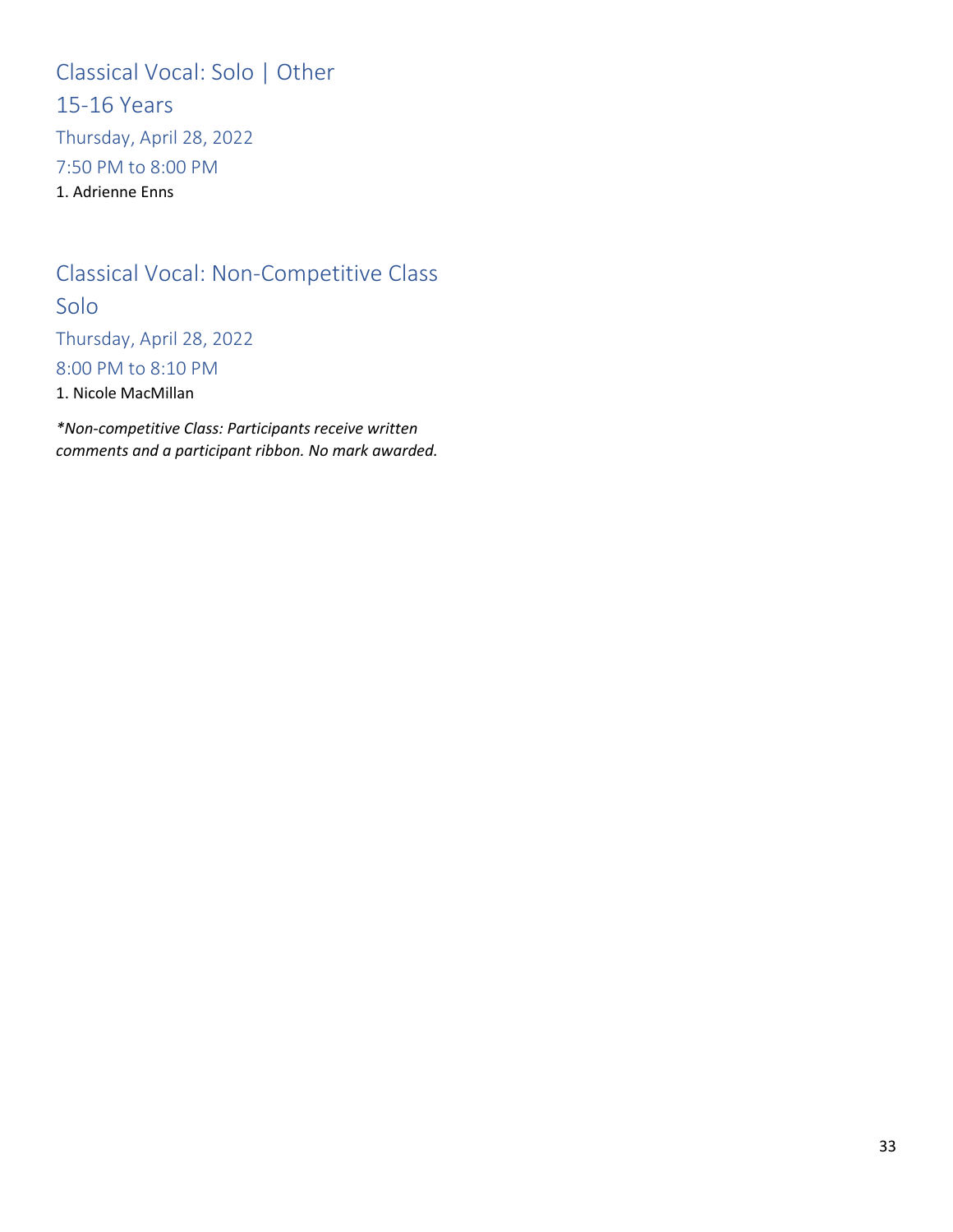# Vocal: Music Theater

# *Adjudicator: Jeannie Wyse*

## *Monday April 25th to Tuesday April 26th, 2022*

*\*Selections must be played with either a live accompanist or a recorded accompaniment. Memorization is required.*

*\*Each age group will be evaluated independently when scheduled in a class of similar levels.*

#### MONDAY MORNING SESSION

Music Theatre: Recital | 12 & Under

Monday, April 25, 2022 9:00 AM to 9:40 AM

1. Hannah Stumpf |9-10 Years

- 2. Sean Mendes |11-12 Years
- 3. Michaela Saunders |11-12 Years

## Music Theatre: Solo | Sondheim 15-16 Years Monday, April 25, 2022 11:50 AM to 12:00 AM 1. Annie Elizabeth Scott

#### MONDAY AFTERNOON SESSION

#### Music Theatre: Recital | 13-14 Years

Monday, April 25, 2022

#### 9:45 AM to 10:40 AM

- 1. Isabelle Aboagye
- 2. Chloée Legault
- 3. Katy Underwood
- 4. Chloé Francis

#### Music Theatre: Recital | 15 Years

Monday, April 25, 2022 10:45 AM to 11:45 AM

1. Jaidan Boehm

- 2. Kayley Peacock
- 3. John Waterfield
- 4. Sarah DaSilva

Music Theatre: Recital | 16 Years Monday, April 25, 2022 1:30 PM to 2:40 PM 1. Ally Feeney 2. Adrienne Enns 3. Julia Swanson

- 4. Ellen Brisley
- 5. Samantha Tice

Music Theatre: Recital | 17 & Above Monday, April 25, 2022 2:45 PM to 3:30 PM 1. Talya Sanfilippo |17-18 Years

- 2. Cailin Younger |19-28 Years
- 3. Lydia Kuhl |19-28 Years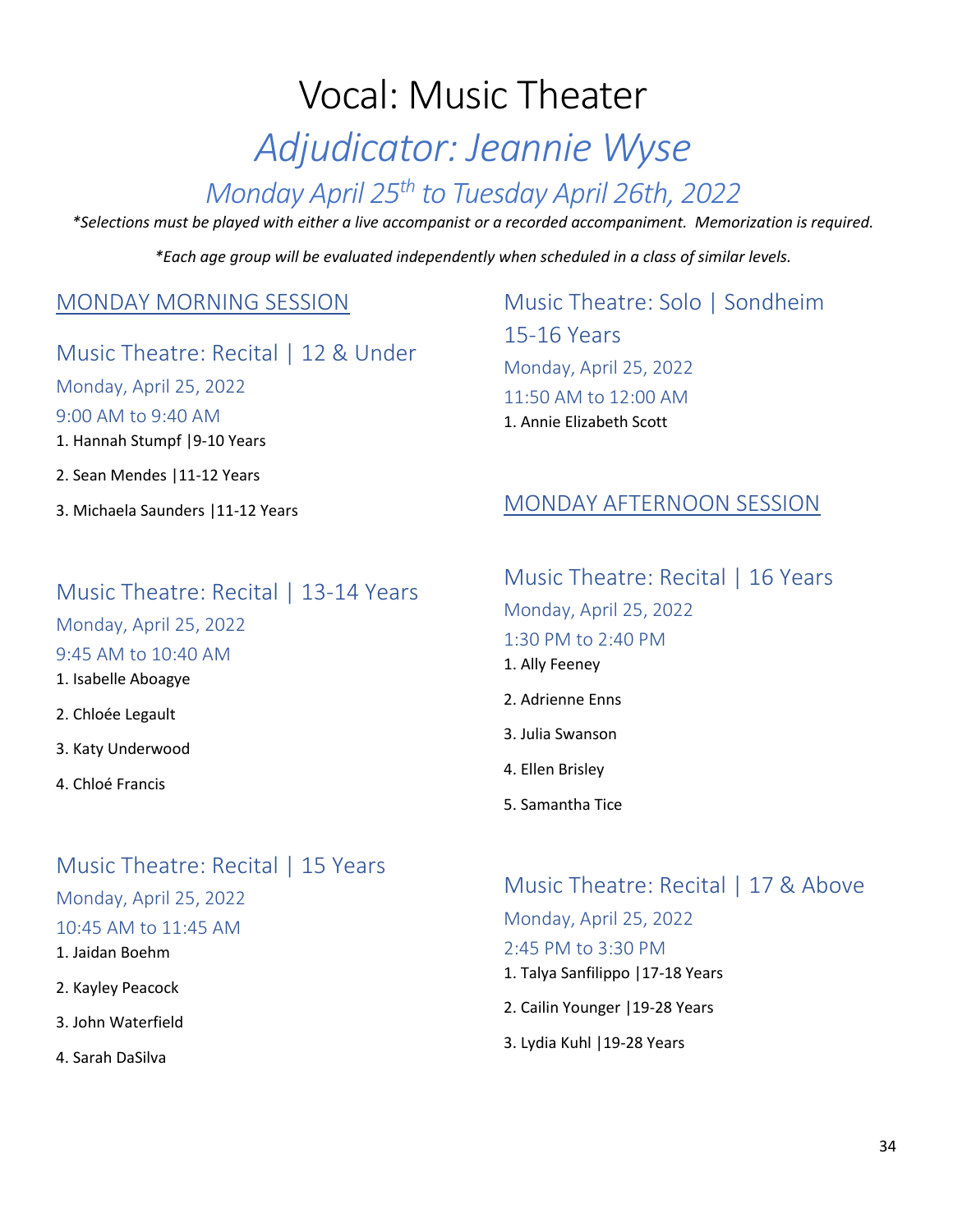## Music Theatre: Solo | Contemporary 12 & Under Monday, April 25, 2022 3:35 PM to 4:30 PM 1. Natalie Golod | 8 Years & Under 2. Riona Berbatovci | 9-10 Years 3. Lucas Way | 11-12 Years 4. Teresa Giguere | 11-12 Years 5. Jack Griffioen | 11-12 Years 6. Aubrey Kailan | 11-12 Years

7. Amalia Guerrero | 11-12 Years

## Music Theatre: Solo | Golden Age 12 & Under Tuesday, April 26, 2022 10:20 AM to 10:45 AM 1. Catherine Hickey | 8 Years & Under 2. Josephine Nojd | 9-10 Years

3. Aubrey Kailan | 11-12 Years

#### Music Theatre: Solo | Golden Age 13-14 Years Tuesday, April 26, 2022 10:50 AM to 11:00 AM 1. Chihiro (Kiki) Beniston

#### TUESDAY MORNING SESSION

Music Theatre: Solo | Contemporary 13-16 Years Tuesday, April 26, 2022 9:00 AM to 9:50 AM 1. Chihiro (Kiki) Beniston |13-14 Years 2. Victoria Payne | 13-14 Years 3. Emma Hortie | 13-14 Years 4. Alyssa Panda | 13-14 Years 5. Holly Sostaric-Higgins | 15-16 Years

6. Caleigh De Vito | 15-16 Years

## Music Theatre: Solo | Contemporary 17 & Above Tuesday, April 26, 2022 9:55 AM to 10:15 AM 1. Kate Gayman

2. Emma Douglas

Music Theatre: Solo | Golden Age 19-28 Years Tuesday, April 26, 2022 11:00 AM to 11:10 AM 1. Esther Adams

Music Theatre: Non-Competitive Class Solo Tuesday, April 26, 2022 11:15 AM to 12:00 PM 1. Keith Ward 2. Amy Yang

- 3. Amy Yang
- 4. Rowan Elyssa Veit

*\*Non-competitive Class: Participants receive written comments and a participant ribbon. No mark awarded.*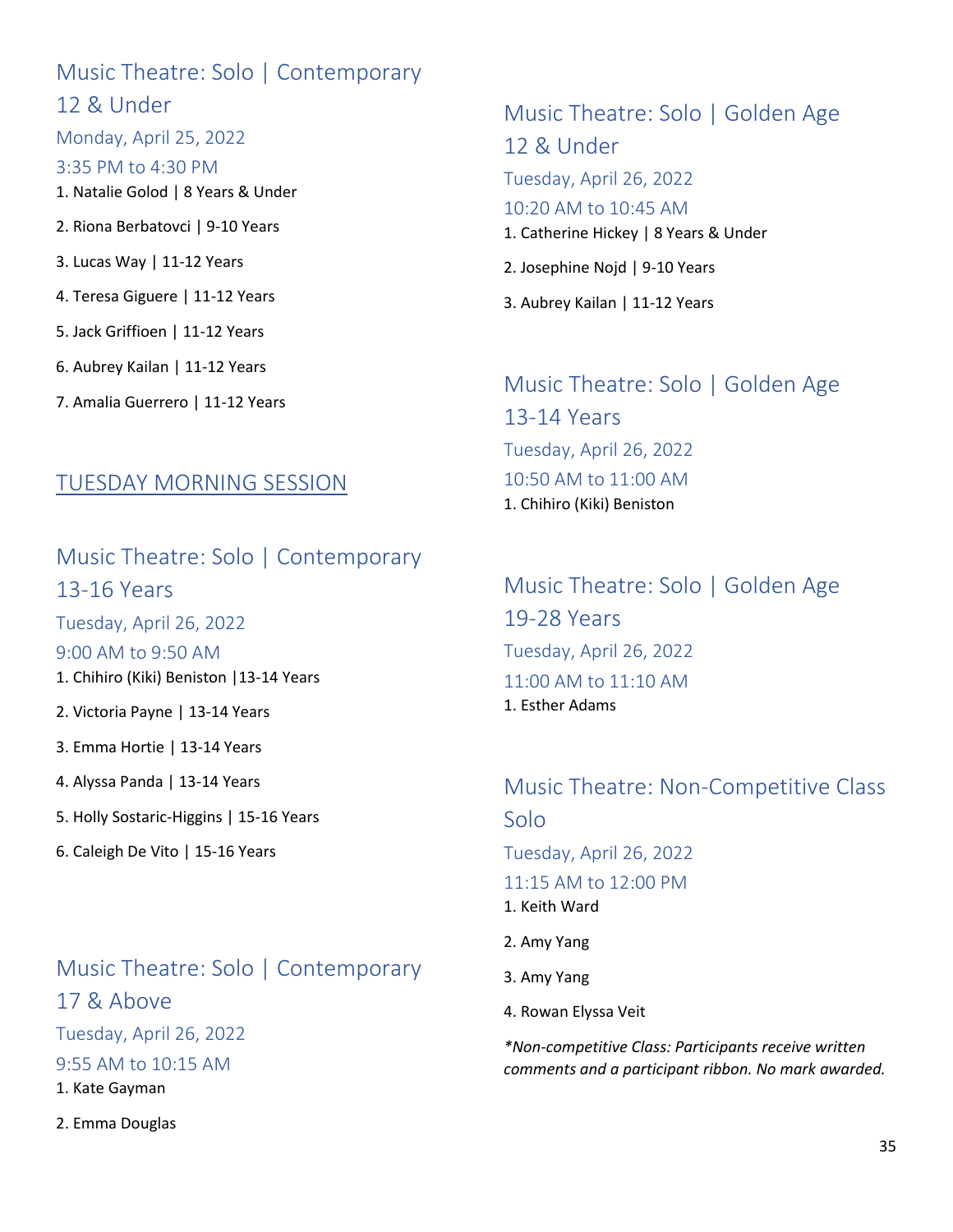# Vocal: Pop *Adjudicator: Jeannie Wyse*

## *Tuesday April 26th to Wednesday April 27th, 2022*

*\*Selections must be played with either a live accompanist or a recorded accompaniment. Memorization is required.*

*\*Each age group will be evaluated independently when scheduled in a class of similar levels.*

#### TUESDAY AFTERNOON SESSION

Pop Vocal: Solo | Film Song 12 & Under | Acoustic (No Mic) Tuesday, April 26, 2022 1:30 PM to 2:00 PM 1. Catherine Hickey | 8 Years & Under 2. Lucas Way | 11-12 Years 3. Quesara Karim | 11-12 Years

## Pop Vocal: Solo | Film Song 13-16 Years | Acoustic (No Mic) Tuesday, April 26, 2022 2:05 PM to 2:35 PM 1. Clare Wagner | 13-14 Years 2. Ella Way | 15-16 Years

3. Holly Sostaric-Higgins | 15-16 Years

## Pop Vocal: Solo | Film Song 13-16 Years | With Mic

Tuesday, April 26, 2022 2:40 PM to 3:10 PM 1. Rebecca Addison Faerman | 13-14 Years

2. Aishee Roychowdhury | 13-14 Years

3. Eryn Simoes | 15-16 Years

Pop Vocal: Solo | Popular | 12 & Under Acoustic (No Mic) Tuesday, April 26, 2022 3:15 PM to 4:05 PM 1. Melody Isam | 9-10 Years 2. Finlay Cofell | 11-12 Years 3. Sophie Karigiannis | 11-12 Years 4. Leah Elizabeth Couch | 11-12 Years 5. Lucas Way | 11-12 Years

Pop Vocal: Solo | Popular 9-10 Years | With Mic Tuesday, April 26, 2022 4:10 PM to 4:20 PM 1. Brooklyn Labreche

#### WEDNESDAY MORNING SESSION

Pop Vocal: Solo | Popular 13-16 Years | With Mic Wednesday, April 27, 2022 9:00 AM to 9:40 AM 1. Aishee Roychowdhury | 13-14 Years 2. Emma Hortie | 13-14 Years 3. Eryn Simoes | 15-16 Years 4. Kate Arden | 15-16 Years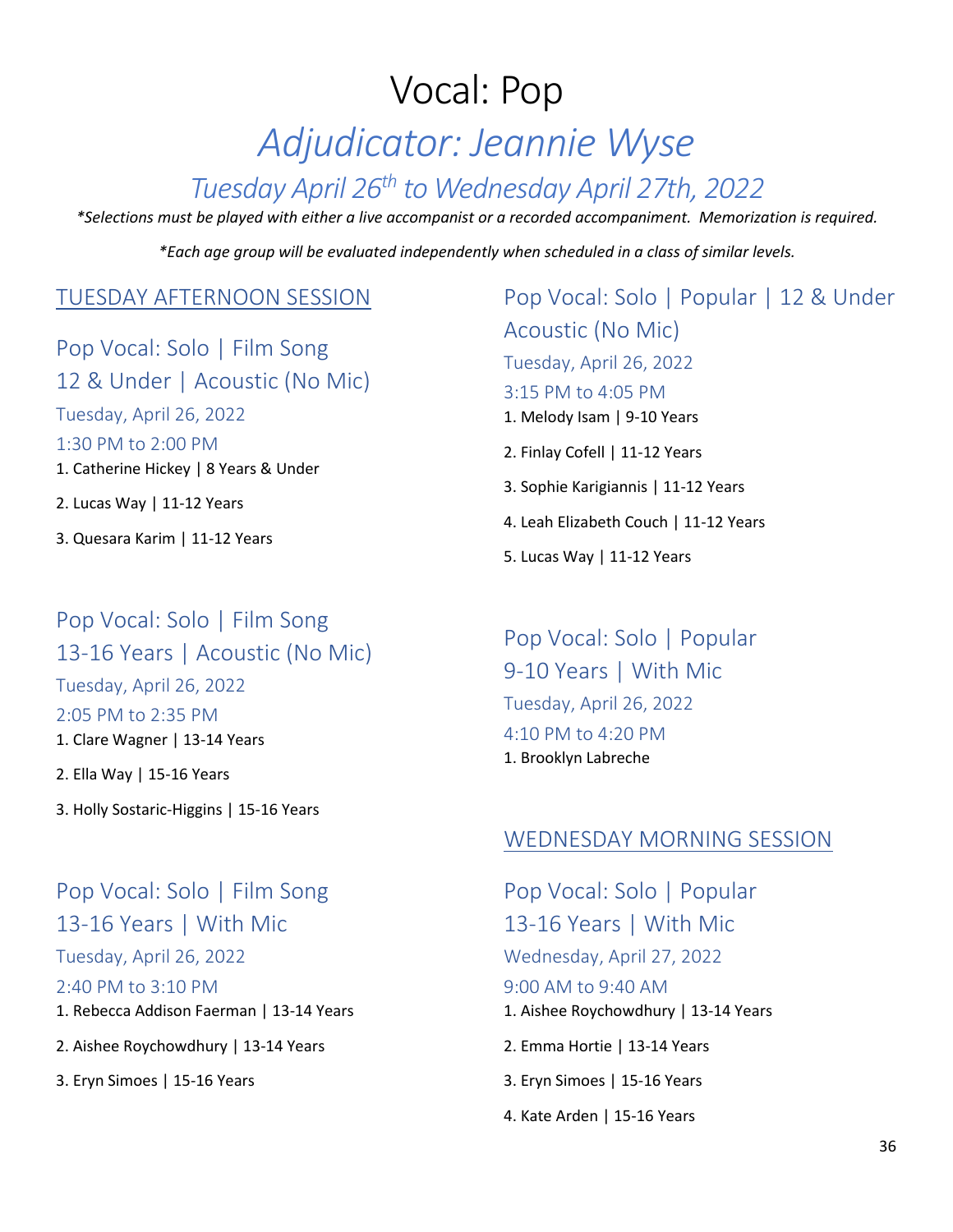## Pop Vocal: Solo | Popular 13-16 Years | Acoustic (No Mic)

Wednesday, April 27, 2022 9:45 AM to 10:35 AM 1. Isabelle Aboagye | 13-14 Years

2. Ella Way | 15-16 Years

3. Clarissa Salandanan | 15-16 Years

4. Holly Sostaric-Higgins | 15-16 Years

5. Elyse Armstrong | 15-16 Years

# Pop Vocal: Solo | Self-Accompanied 12 & Under | Acoustic (No Mic)

#### Wednesday, April 27, 2022

10:40 AM to 11:20 AM

1. Josephine Nojd | 9-10 Years

2. Nash Scharlach | 11-12 Years

3. Valerie Hill | 11-12 Years

4. Quesara Karim | 11-12 Years

## Pop Vocal: Solo | Self-Accompanied |17-18 Years| Acoustic (No Mic)

Wednesday, April 27, 2022 11:25 AM to 11:35 AM 1. Sage Scharlach

## WEDNESDAY AFTERNOON SESSION

Pop Vocal: Solo | Singer-Songwriter 11-12 Years | Acoustic (No Mic) Wednesday, April 27, 2022 1:30 PM to 1:40 PM 1. Alexis Lyon

Pop Vocal: Solo | Singer-Songwriter 13-14 Years | Acoustic (No Mic) Wednesday, April 27, 2022 1:45 PM to 2:05 PM 1. Azlan McAuliffe 2. Maria Truta

Pop Vocal: Recital | Own Choice 13-14 Years | With Mic Wednesday, April 27, 2022 2:05 PM to 2:25 PM 1. Rebecca Addison Faerman

Pop Vocal: Non-Competitive Class Solo Wednesday, April 27, 2022 2:30 PM to 2:50 PM 1. Sowmya Johnson 2. Tracey Szarka

*\*Non-competitive Class: Participants receive written comments and a participant ribbon. No mark awarded.*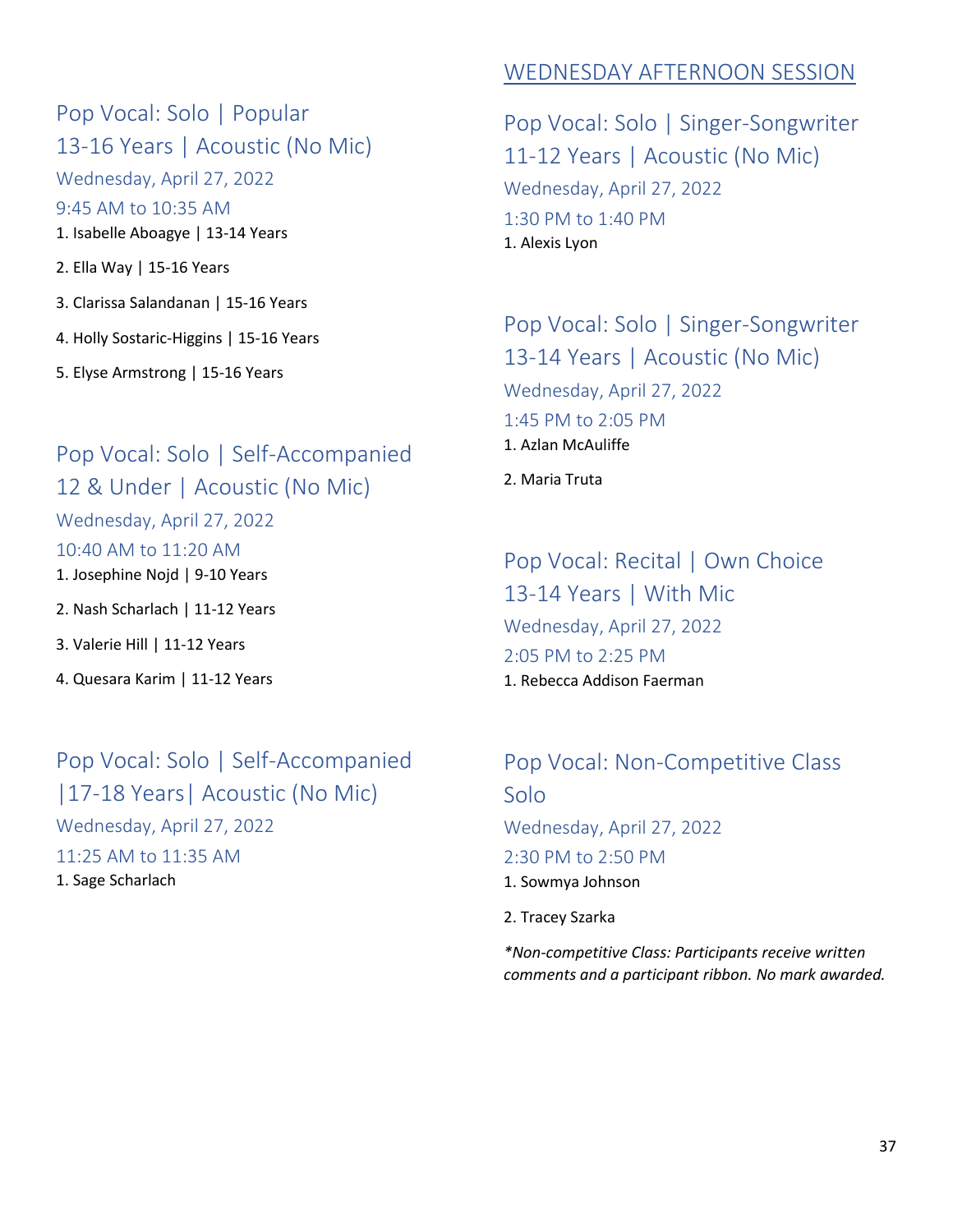# **Woodwinds** *Adjudicator: Joseph Resendes Saturday April 30th, 2022*

*\*Selections that require piano accompaniment must be played with either a live accompanist or a recorded accompaniment. Memorization is not required.*

*\*Each class sub-selection will be evaluated independently when scheduled with other classes of a similar level.*

#### SATURDAY AFTERNON SESSION

Woodwind: Level 1 & 2

1:30 PM to 1:50 PM

1. Amy Tian - Level 1 | List A

2. Leon Nehaniv-Dautenhahn - Level 2 | List A

3. Leon Nehaniv-Dautenhahn - Level 2 | List B

#### Woodwind: Level 3

1:50 PM to 2:15 PM

- 1. Hennessey Morgan Veit Level 3 | Etude
- 2. Roman Hastings-Misanchuk Level 3 | List A
- 3. Hennessey Morgan Veit Level 3 | List B

#### Woodwind: Level 4

#### 2:20 PM to 2:55 PM

- 1. Rebecca Savescu Level 4 | List A
- 2. Rebecca Savescu Level 4 | List B
- 3. Charlayne Palmon Level 4 | List B
- 4. Isaac Odol Level 4 | Etude

#### Woodwind: Level 5

#### 3:00 PM to 3:20 PM

- 1. Aadrika Bhakt Level 5 | List B
- 2. Aadrika Bhakt Level 5 | List C

#### Woodwind: Level 6 3:20 PM to 3:35 PM

1. Clara Koeller Smirnios - Level 6 | List A

#### Woodwind: Level 8

3:35 PM to 3:55 PM 1. Micah De Vito - Level 8 | List B

#### Woodwind: Level 9

#### 3:55 PM to 4:30 PM

- 1. Annika Nehaniv-Dautenhahn Level 9 | List B
- 2. Annika Nehaniv-Dautenhahn Level 9 | List C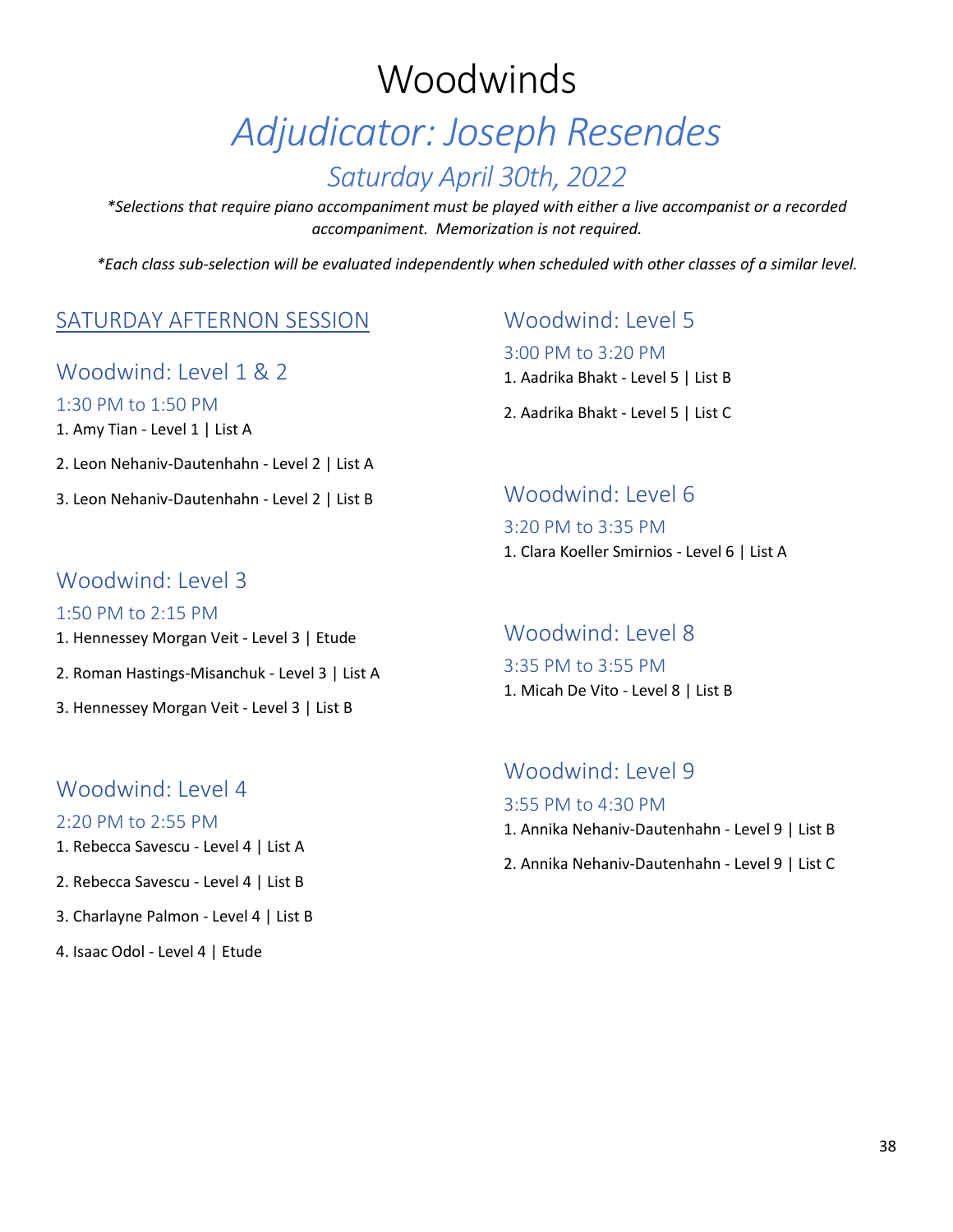# Choirs

*Adjudicator: Jamie Hillman Thursday, April 21 & Sunday, May 1, 2022*

Grade 9-12 | Concert Choir In-Your-School Workshop Non-Competitive Thursday , April 21, 2022 1:30 PM to 2:00 PM 1. Waterloo Collegiate Institute

Elementary School | Concert Choir Virtual Workshop Thursday, April 21, 2022 12:15 PM to 12:45 PM 1. Sunshine Montessori School

Grade 9-12 | Chamber Choir Virtual Workshop Thursday, April 21, 2022 2:30 PM to 3:00 PM 1. Eastview Secondary School

Elementary School | Chamber Choir Virtual Workshop Sunday, May 1, 2022 3:00 PM to 3:30 PM 1. Concordia German Language Kinderchor